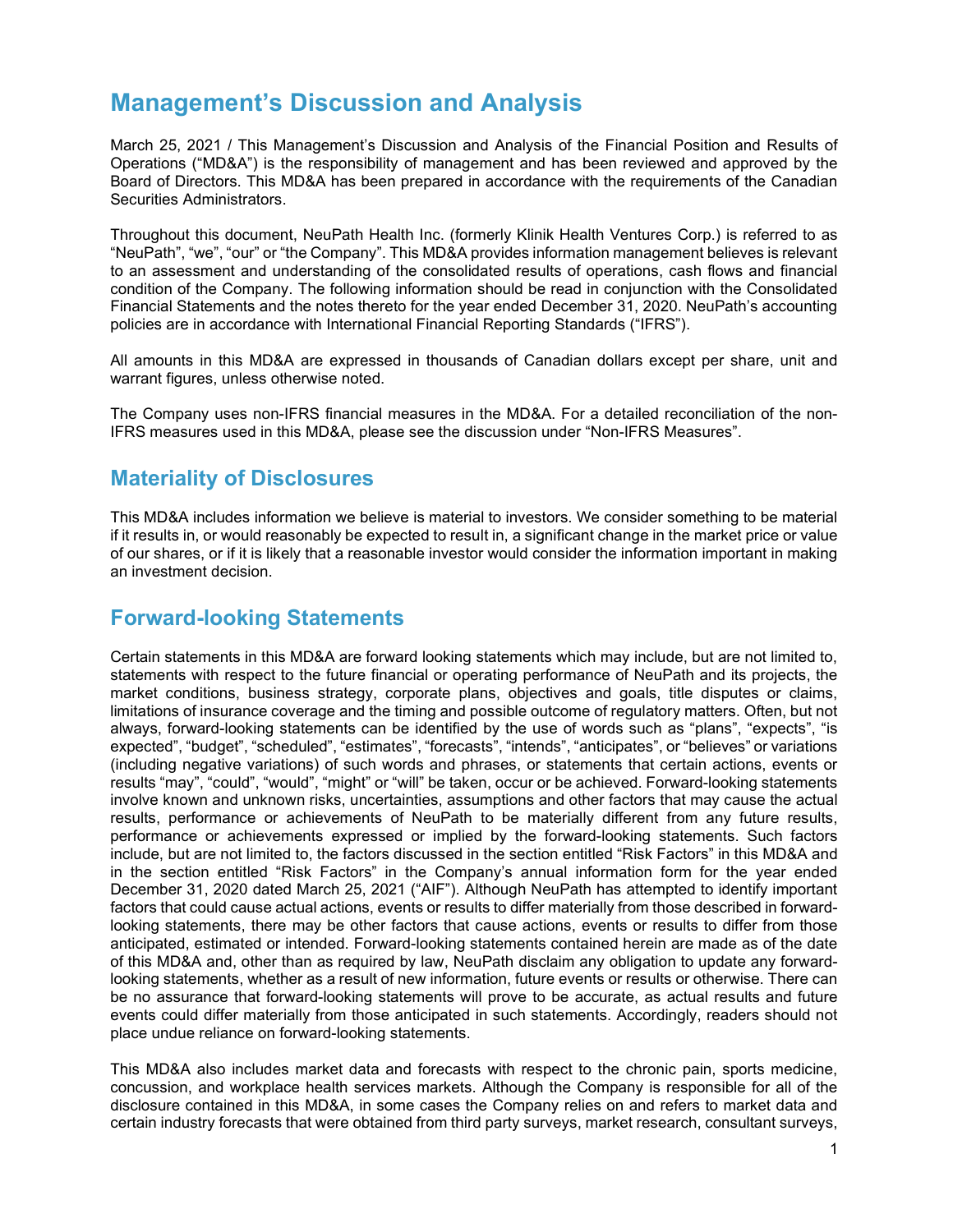publicly available information and industry publications and surveys that it believes to be reliable. Unless otherwise indicated, all market and industry data and other statistical information and forecasts contained in this MD&A are based on independent industry publications, reports by market research firms or other published independent sources and other externally obtained data that the Company believes to be reliable. Any such market data, information or forecast may prove to be inaccurate because of the method by which it was obtained or because it cannot always be verified with complete certainty given the limits on the availability and reliability of raw data, the voluntary nature of the data gathering process and other limitations and uncertainties, including those discussed in the AIF under the heading "Risk Factors". As a result, although the Company believes that these sources are reliable, it has not independently verified the information.

# Non-IFRS Financial Measures

The Company discloses non-IFRS measures (such as adjusted EBITDA) that do not have standardized meanings prescribed by IFRS. The Company believes that shareholders, investment analysts and other readers find such measures helpful in understanding the Company's financial performance. Non-IFRS financial measures do not have any standardized meaning prescribed by IFRS and may not have been calculated in the same way as similarly named financial measures presented by other reporting issuers and therefore unlikely to be comparable to similar measures presented by other companies. Furthermore, these non-IFRS measures should not be considered in isolation or as a substitute for measures of performance or cash flows as prepared in accordance with IFRS. These measures should be considered as supplemental in nature and not as a substitute for related financial information prepared in accordance with IFRS.

# Adjusted EBITDA

EBITDA refers to net income (loss) determined in accordance with IFRS, before depreciation and amortization, net interest expense (income) and income tax expense (recovery). The Company defines adjusted EBITDA as EBITDA, plus stock-based compensation expense, restructuring, fair value adjustments, listing expense and transaction costs, impairment and finance income. Management believes adjusted EBITDA is a useful supplemental measure to determine the Company's ability to generate cash available for working capital, capital expenditures, debt repayments, interest expense and income taxes.

The following table provides a reconciliation of adjusted EBITDA to net income (loss):

|                                       | Year ended        | Year ended        |
|---------------------------------------|-------------------|-------------------|
|                                       | December 31, 2020 | December 31, 2019 |
|                                       | 5                 | \$                |
| Net loss and comprehensive loss       | (5,058)           | (5, 310)          |
| Add back:                             |                   |                   |
| Depreciation and amortization         | 2,529             | 2,485             |
| Net interest expense                  | 1,468             | 1,937             |
| Income tax expense (recovery)         | 198               | (85)              |
| <b>EBITDA</b>                         | (863)             | (973)             |
| Add back:                             |                   |                   |
| Stock-based compensation              | 221               | 74                |
| Restructuring                         |                   | 550               |
| Fair value adjustments                | 405               | 738               |
| Listing expense and transaction costs | 2,258             |                   |
| Impairment                            |                   | 1,564             |
| Finance income                        | (46)              | (55)              |
| <b>Adjusted EBITDA</b>                | 1,975             | 1,898             |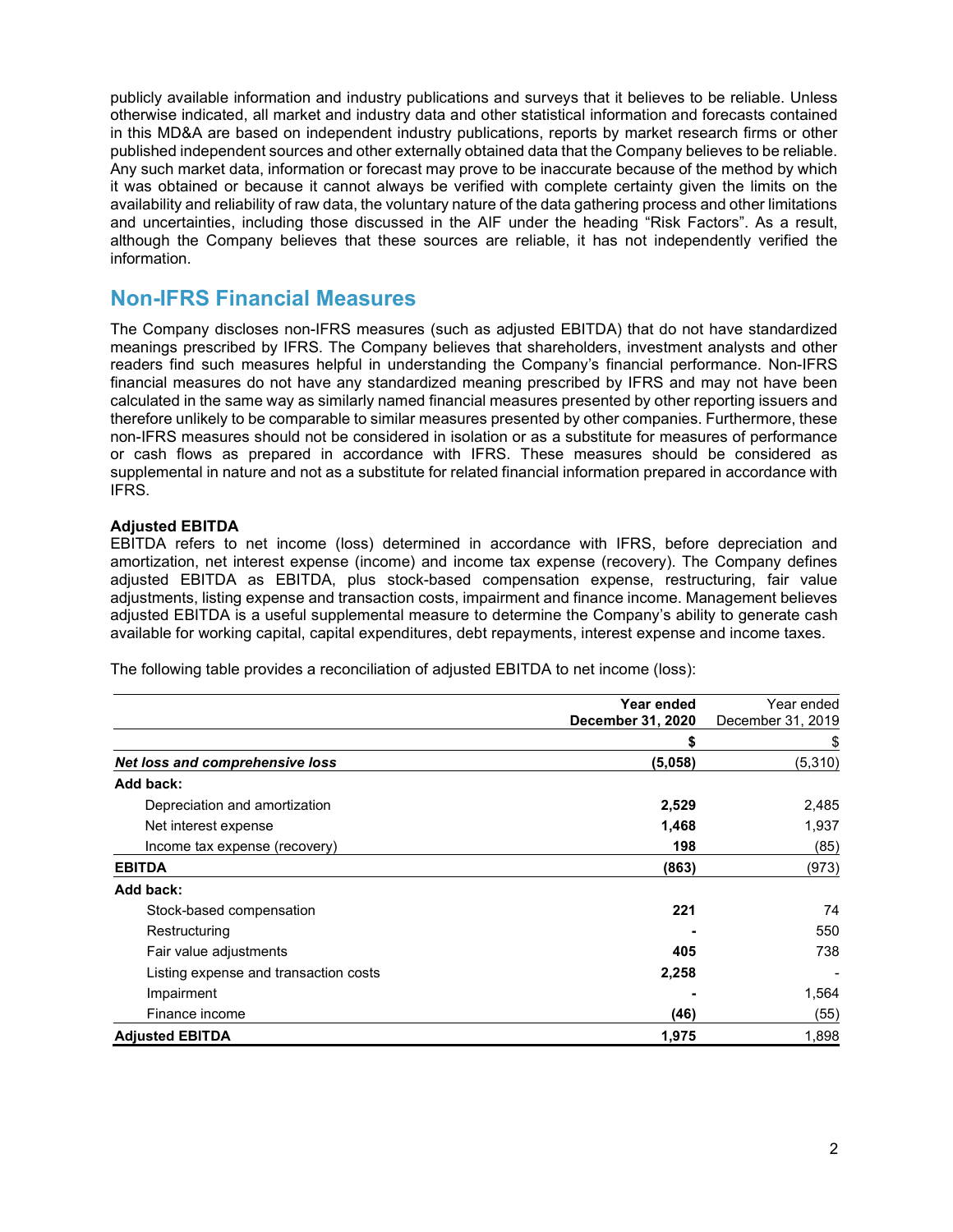# **Overview**

NeuPath is an end-to-end, integrated network of health care businesses focused on transforming the hope of a better life into the reality of a life more fully lived. The Company endeavors to achieve this goal by working with patients to return functionality lost due to chronic pain, spinal injuries, sports related injuries, and concussions. NeuPath's end-to-end solution is built on a base of research, with technology layered in, with a goal of better outcomes from assessments and treatments.



# Research

Through a wholly owned subsidiary, NeuPath provides contract research services to pharmaceutical companies. More importantly, these clinical research capabilities allow the Company to evaluate the efficacy of new and existing services and treatments. In addition, the Company utilizes its research capabilities to fill research gaps in traditionally underfunded areas, like chronic pain. NeuPath has completed data collection and is now working to publish the findings from a 550-patient study focused on chronic pain and the impact of NeuPath's treatments on patients' lives.

# **Technology**

NeuPath utilizes technology to enhance in-person care or to make care more accessible or more convenient for patients. During the pandemic, the Company enhanced its virtual care capabilities by converting approximately 9% of total patient visits to virtual visits. Virtual care is becoming increasingly important for patients. According to a recent study by Environics Research, 82% of Canadians believe their employer should provide access to virtual health care. In addition, NeuPath is currently working to develop a remote chronic pain management app that will allow patients to access education and tools that will help them better self-manage chronic pain. The Company's remote pain management app will utilize a more holistic, patient-centred approach to chronic pain management by including education and tools around sleep, exercise, diet, and behaviour modification, in addition to traditional pharmacotherapy approaches for managing chronic pain. The app will allow for improved data collection and will facilitate improved communication between health care providers and patients. A recent study by University Health Network found that "digital solutions, including remote monitoring, can help chronic pain sufferers manage their pain".

# Assessments & Treatments

NeuPath operates an interdisciplinary network of medical clinics in Ontario and Alberta and an independent medical assessment business with a national network of health care providers. The Company's medical clinics provide comprehensive assessments and rehabilitation services to clients with chronic pain, musculoskeletal/back injuries, sports related injuries and concussions. NeuPath's health care providers cover a broad range of specialties and include: Physiatrists, Neurologists, Anesthesiologists, General Practitioners with specialized training in chronic pain, as well as Medication Management Physicians, Athletic Therapists and Nurses.

NeuPath provides workplace health services and independent medical assessments to employers and disability insurers through a national network of health care providers, including: Cardiologists; Dentists; Dermatologists; Endocrinologists; Psychiatrists; Gastroenterologists; General Practitioners; Internal Medicine Specialists; Neurologists; Neuropsychiatrists; Neuropsychologists; Occupational Therapists; Ophthalmologists; Orthopedic Surgeons; Physiatrists; Physiotherapists; Psychologists; Respirologists; and Rheumatologists.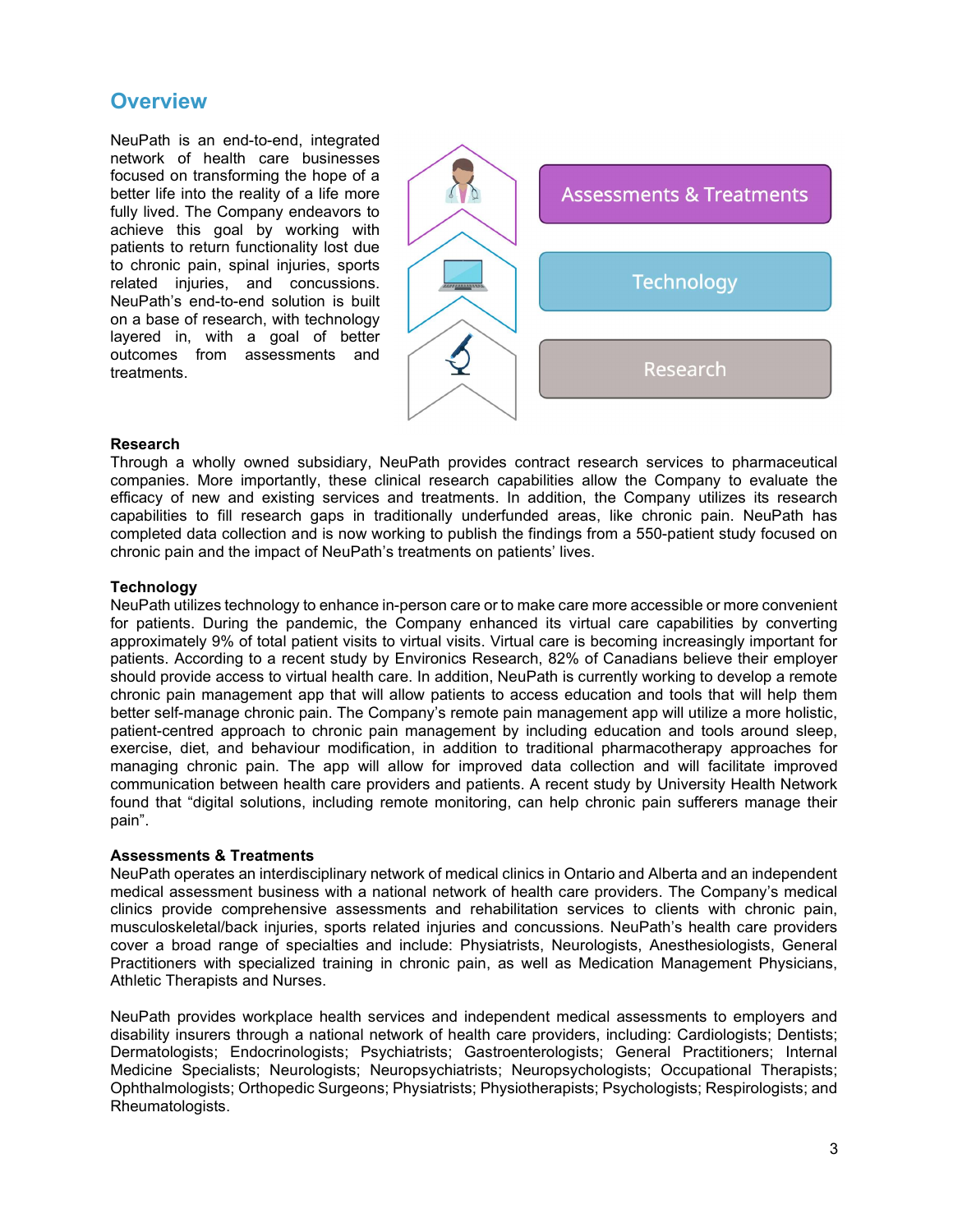NeuPath generates revenue by providing both insured and uninsured services to patients. Insured services include treatments or procedures covered by provincial health plans and third-party health insurance plans. In most cases, the insurer is billed directly by NeuPath. Uninsured services include assessments, treatments, and procedures that are not covered by provincial health plans or third-party health insurance plans and are billed directly to patients.

### **Markets**

The Company competes in the chronic pain, sports medicine, concussion, and workplace health services markets in Canada. Conditions often coexist amongst these distinct markets, for example, chronic pain is one of the known consequences of a traumatic brain injury. NeuPath believes that having the ability to treat these often<br>co-existing conditions and building collaborative. co-existing conditions and building collaborative, interdisciplinary teams of health care providers are distinct competitive advantages and are important foundations for improving patient care.



# Chronic Pain

According to the Global Burden of Disease Study, chronic pain is the 4th most burdensome disease or condition(1). Not

surprisingly, chronic pain is also prevalent, impacting approximately 1 in 5 adults worldwide<sup>(2)</sup>. Despite chronic pain's prevalence and impact, it has only recently started to attract increased attention. In May 2019, the World Health Organization added chronic pain to its International Classification of Diseases for the first time. The International Classification of Diseases is used worldwide as a diagnostic tool to classify causes of injury or death and the addition of chronic pain will allow for better tracking of the impact and prevalence of chronic pain. In addition, the Canadian federal government formed the Canadian Pain Task Force in March 2019 to assess how chronic pain is currently managed and make recommendations for improvement. Both of these initiatives should result in increased attention on chronic pain.

In terms of cost, a recent study found that chronic pain cost between \$38-\$40 billion in Canada in 2019, of which  $$15-\$17$  billion represents direct health care costs<sup>(3)</sup>.

# Sports Medicine

According to a 2015 report by Parachute, injuries in sports and physical activity cost the Canadian health care system nearly \$1.5 billion annually.

# **Concussions**

 $\mathcal{L}_\text{max}$  , where  $\mathcal{L}_\text{max}$  and  $\mathcal{L}_\text{max}$ 

Concussions or traumatic brain injuries ("TBIs") have gained prominence recently mainly due to research and improved understanding around chronic traumatic encephalopathy ("CTE") and its connection to head trauma. The Cost of Injury in Canada study, released in 2015, estimated the cost of head injuries in sports and recreation at \$1 billion per year in Canada.

<sup>(1)</sup> Kassebaum NJ, Smith AGC, Bernabé E, Fleming TD, Reynolds AE, Vos T, Murray CJL, Marcenes W; GBD 2015 Oral Health Collaborators. Global, Regional, and National Prevalence, Incidence, and Disability-Adjusted Life Years for Oral Conditions for 195 Countries, 1990-2015: A Systematic Analysis for the Global Burden of Diseases, Injuries, and Risk Factors. J Dent Res. 2017 Apr;96(4):380-387. doi: 10.1177/0022034517693566. PMID: 28792274; PMCID: PMC5912207.

<sup>(2)</sup> BU School of Public Health. (2017). Chronic Pain and the Health of Populations. Retrieved from https://www.bu.edu/sph/news/articles/2017/chronic-pain-and-the-health-of-populations/.

<sup>(3)</sup> The Canadian Pain Task Force. (2020). Working Together to Better Understand, Prevent, and Manage Chronic Pain: What We Heard. Cat.: H134-17/2020E-PDF. Retrieved from https://www.canada.ca/content/dam/hc-sc/documents/corporate/about-healthcanada/public-engagement/external-advisory-bodies/canadian-pain-task-force/report-2020-rapport/report-2020.pdf.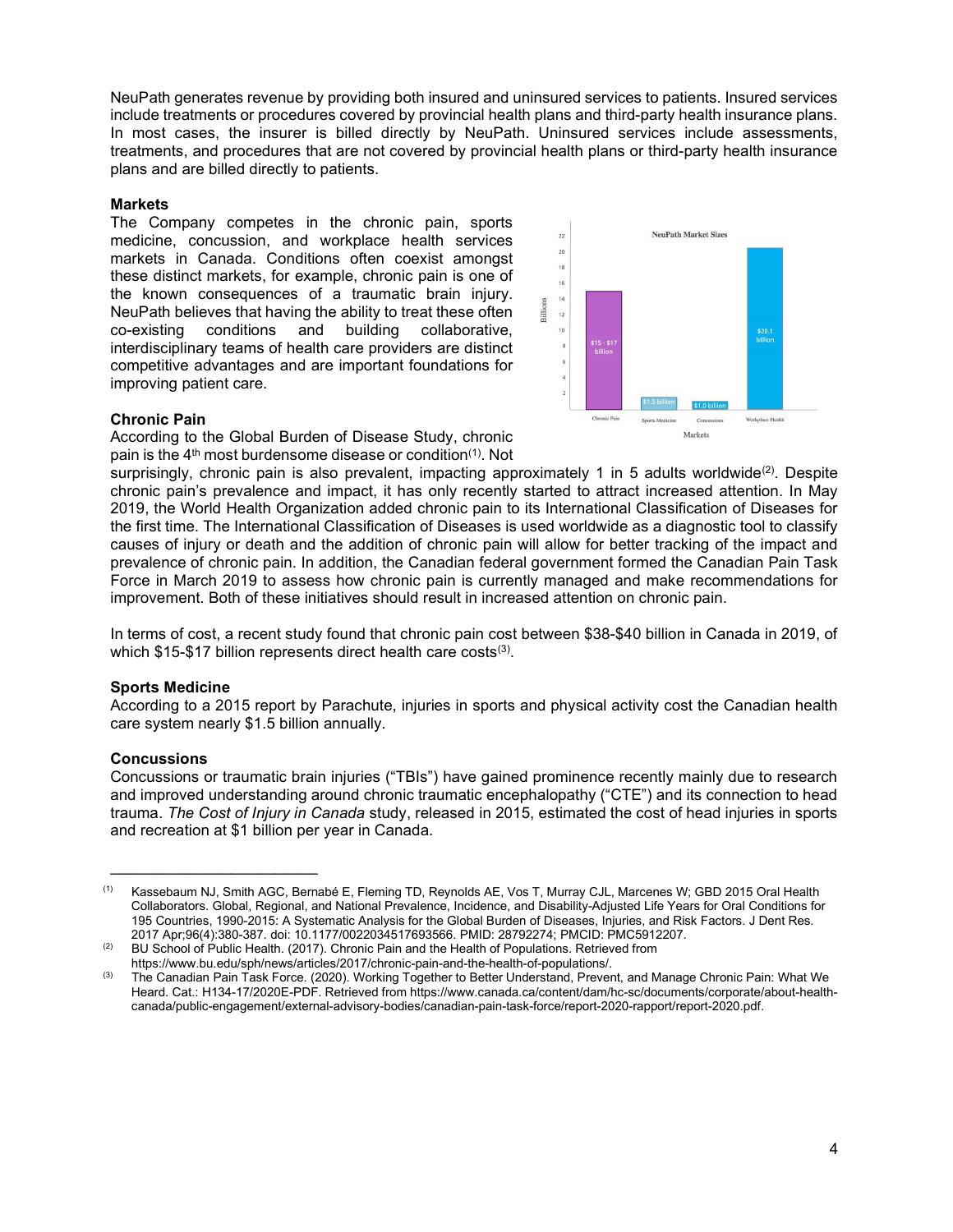# Workplace Health Services

Spending on employee benefit group life and health plans in Canada was estimated to be \$46.1 billion in 2019, with \$21.9 billion spent on medical benefits. A significant portion of this cost is allocated to traditional benefits like medical, dental, and life/AD&D. A recent study by Deloitte found that employers are increasingly aware that conditions like mental illness are costly for employers. As a result, some employers are investing in workplace mental health initiatives and, more importantly, are generating a positive return on investment.

According to a recent report by the Conference Board of Canada, health care costs in Canada are expected to increase substantially over the next decade due to an aging population, combined with population growth and the impact of the COVID-19 pandemic. Without substantial increases in public funding, Canadians could experience a reduction in access to care and employers could see a corresponding increase in lost productivity. Based on early experiences with workplace mental health initiatives, in an effort to reduce the costs associated with lost productivity, employers might look to implement other workplace health initiatives.

# Highlights and Key Business Developments

During the quarter and prior to the release of the fourth quarter results:

- On February 8, 2021, the Company closed the acquisition of HealthPointe Medical Centres ("HealthPointe") in Edmonton, Alberta. The Company paid cash consideration of \$3.2 million on closing. The transaction includes additional cash consideration of up to \$1.5 million, based on the achievement of certain financial results over a two-year measurement period and the assumption of approximately \$2.0 million of term debt. For the year ended December 31, 2020, HealthPointe generated revenue of approximately \$9.0 million with an Adjusted EBITDA margin of approximately 6% (See Significant Transactions - HealthPointe Acquisition);
- On November 13, 2020, the Company closed a short-form prospectus offering, on a bought deal basis, including the full exercise of the underwriters' overallotment option. The Company issued a total of 13,340,000 units at the price of \$0.90 per unit for aggregate gross proceeds of approximately \$12.0 million (See Significant Transactions - Bought Deal Financing); and
- On October 5, 2020, the Company announced an initiative to expand its digital health capabilities to develop a proprietary digital health solution designed to provide chronic pain patients with multimodal care and the tools they need to live a complete and fulfilled life (See Overview – Technology).

# Impact of the COVID-19 Pandemic

On March 11, 2020, the World Health Organization declared the outbreak of the novel strain of coronavirus, specifically identified as "COVID-19", a global pandemic. The outbreak resulted in governments worldwide enacting emergency measures to combat the spread of the virus. These measures, which included the implementation of travel bans, border shutdowns, self-imposed quarantine periods, closure of non-essential businesses and restrictive social measures, have caused material disruption to businesses globally, resulting in an economic slowdown, and significant volatility in global equity markets.

COVID-19 had a negative impact on the Company's revenue during the end of the first quarter and into the second quarter of 2020. During this period, a number of patients cancelled appointments and, in an effort to protect our patients, staff and physicians, we restricted patient volumes in our clinics and temporarily closed three clinics to patient visits at the end of March. To minimize the impact on revenue, we were able to shift some patients, physicians and staff to other clinics in our network. In addition, we started to offer virtual visits to our patients and since the start of COVID-19, we successfully converted approximately 9% of total patient visits to virtual visits. After implementing additional safety protocols, the three clinics closed to patient visits in March were reopened in late April and early May.

In response to the negative economic impact of COVID-19, various government programs were announced to provide financial relief to affected businesses. The Company determined that it qualified for the Canada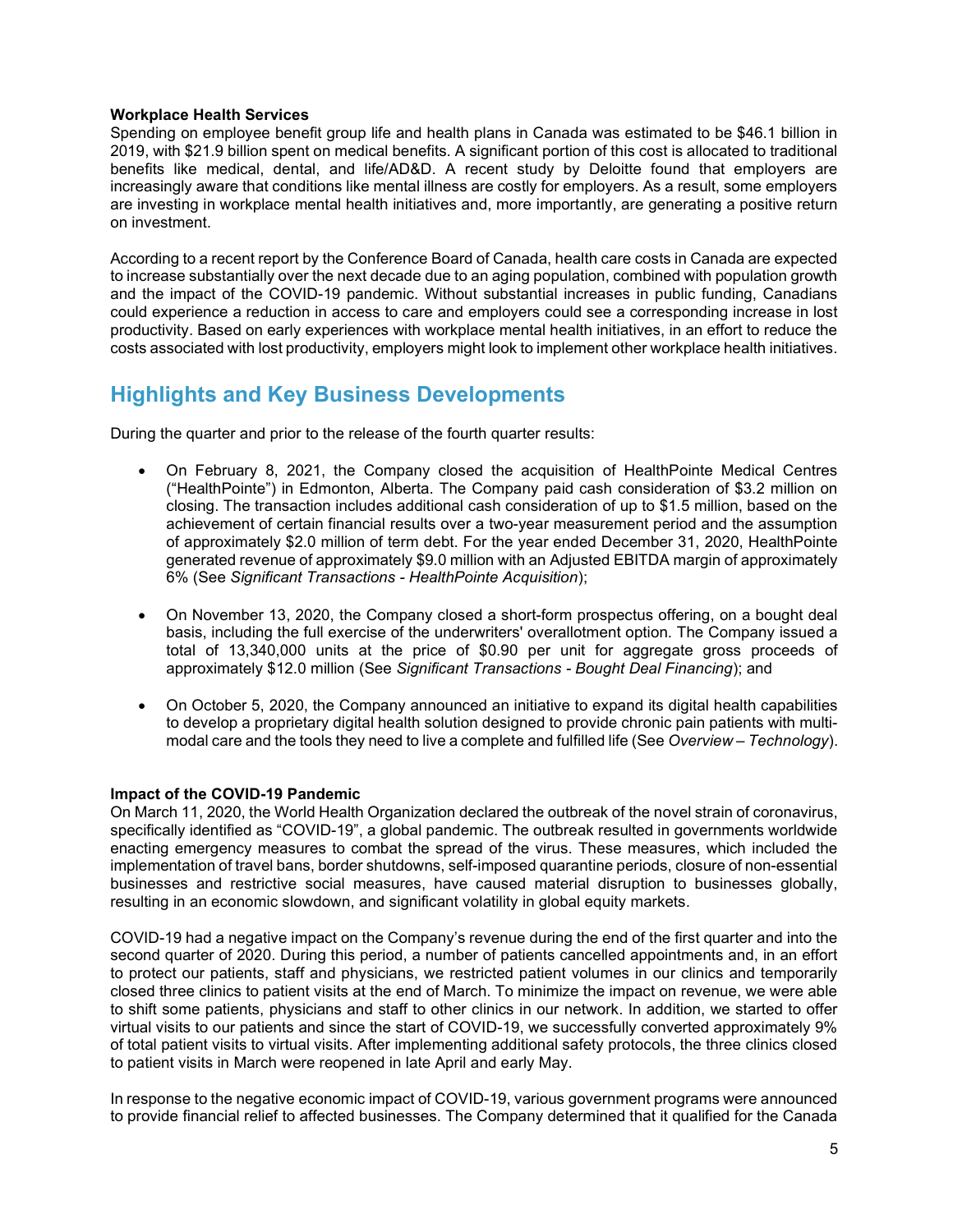Emergency Wage Subsidy ("CEWS") program under the COVID-19 Economic Response Plan in Canada. For the year ended December 31, 2020, the Company recognized payroll subsidies of \$0.8 million under CEWS. In addition, the Company deferred \$0.5 million in debt repayments representing monthly principal payments of \$0.1 million on its RBC debt facilities from March to July.

COVID-19 also impacted the cost of providing medical services to our patients. The Company incurred additional costs related to purchasing personal protection equipment, as well as additional labour costs to screen patients for COVID-19 symptoms prior to their appointments to ensure the safety of patients, physicians, and our staff. This increase in labour costs was offset by CEWS.

NeuPath's executive team is closely monitoring the evolution of the pandemic and continues to focus on using technology to improve patient care. The health and safety of our employees, patients, physicians, and community continue to be a top priority and the Company will continue to operate in a manner consistent with the emergency measures implemented by the Government of Canada and the Province of Ontario to combat the spread of COVID-19.

# Significant Transactions

# HealthPointe Acquisition

On February 8, 2021, the Company closed the acquisition of HealthPointe. HealthPointe operates a 20,000 square foot facility in Edmonton, Alberta offering physician-based care services for a wide range of injuries and issues, including chronic pain management, spinal injuries, sport medicine, and concussions. Patients receive interdisciplinary care from HealthPointe's roster of Physiatrists, Neurologists, Medication Management Physicians, Athletic Therapists, and Nurses. In addition to the medical clinic, HealthPointe also holds a minority equity interest in two physiotherapy and sport medicine clinics in Alberta.

Under the terms of the Share Purchase Agreement, in consideration for the purchase of 100% of the issued and outstanding shares of HealthPointe, NeuPath has agreed to pay total cash consideration of up to \$4.7 million, payable as follows: (i) \$3.2 million upfront cash payment (subject to a working capital adjustment) and (ii) additional cash consideration of up to \$1.5 million, based on the achievement of certain financial results over a two-year measurement period. The transaction includes the assumption of approximately \$2.0 million of term debt of HealthPointe. For the 12-month period ended December 31, 2020, HealthPointe generated revenue of approximately \$9 million with an Adjusted EBITDA margin of approximately 6%.

# Bought Deal Financing

On November 13, 2020, the Company closed a short-form prospectus offering, on a bought deal basis, including the full exercise of the underwriters' overallotment option. The Company issued a total of 13,340,000 units at the price of \$0.90 per unit for aggregate gross proceeds of approximately \$12.0 million. Each unit comprised of one common share and one-half of one common share purchase warrant of the Company. Each whole warrant is exercisable into one common share of the Company at an exercise price of \$1.25 until November 13, 2022. The Company has the right to accelerate the expiry date of the warrants, upon no less than 15 trading days' notice to the holders of warrants and issuing a news release announcing the acceleration, if the volume weighted average trading price of the common shares for any twenty consecutive trading days on the Exchange exceeds \$1.75 per share. In connection with the bought deal, the underwriters were paid cash commissions of \$0.7 million and issued 800,400 broker warrants of the Company. Each broker warrant is exercisable to acquire one common share of the Company at the exercise price of \$0.90 per common share until November 13, 2022. The Company incurred additional share issuance costs amounting to approximately \$0.7 million in connection to the financing.

# Qualifying Transaction

On June 25, 2020, the Company closed its qualifying transaction with 2576560 Ontario Inc. ("257"), Canada's largest provider of chronic pain management services (the "Qualifying Transaction"). Prior to the Qualifying Transaction, the Company was known as Klinik Health Ventures Corp. ("Klinik"), a capital pool company as defined by Policy 2.4 of the TSX Venture Exchange (the "Exchange"). Pursuant to the terms of the Qualifying Transaction, the Company indirectly acquired all of the issued and outstanding shares of 257 in consideration for common shares of the Company. The Qualifying Transaction was effected through a reverse takeover structured as a court approved plan of arrangement under Section 182 of the Business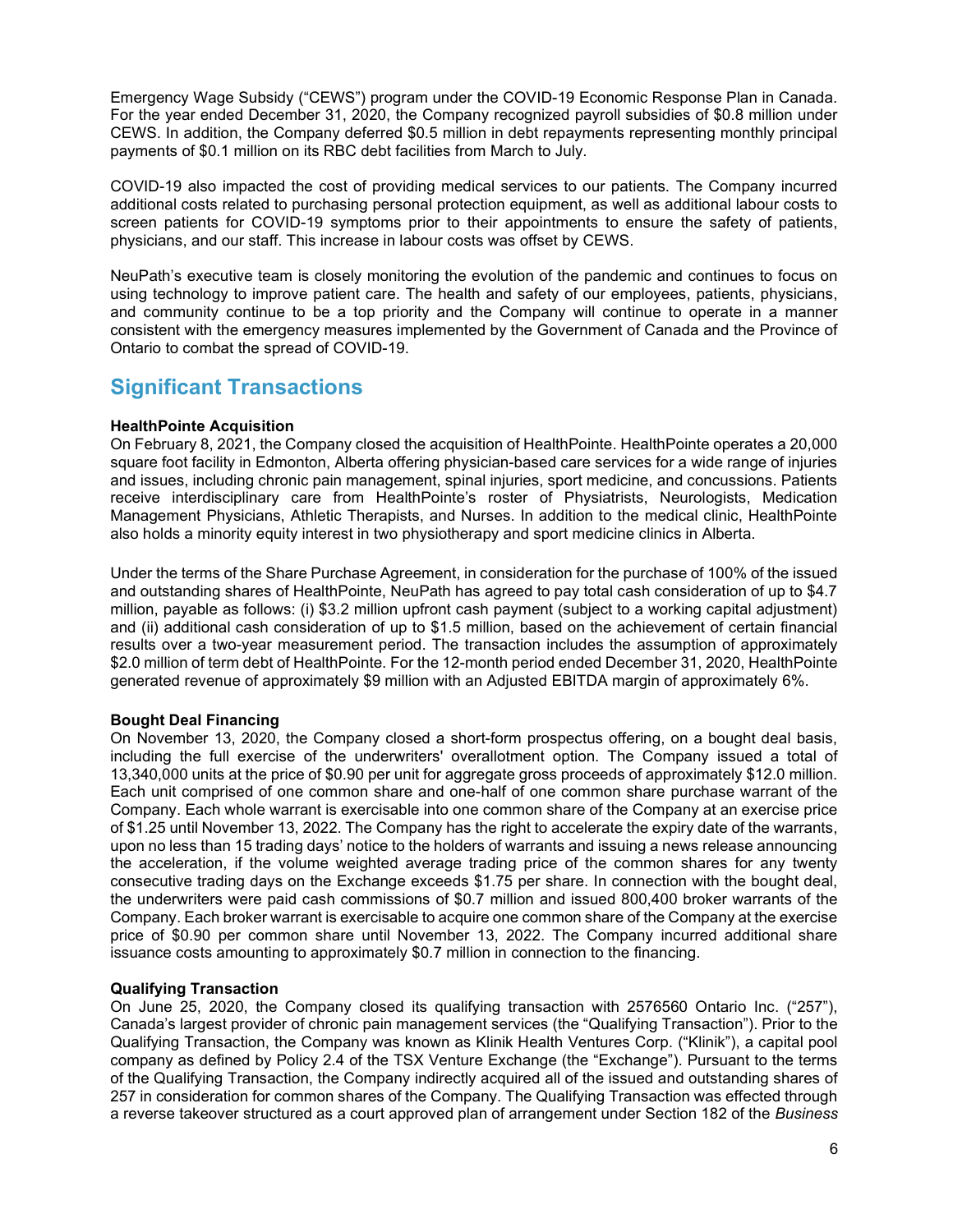Corporations Act (Ontario) (the "Arrangement") on the terms and conditions set out in the arrangement agreement dated as of April 24, 2020, among the Company, 2752695 Ontario Inc. (a wholly owned subsidiary of the Company at the time) and 257.

Pursuant to the Arrangement: (i) the holders of common shares of 257 received five (5) common shares of the Company in exchange for each common share of 257 held by them (the "Exchange Ratio"); (ii) all outstanding options and warrants of 257 were exchanged, based on the Exchange Ratio, for options and warrants of the Company on substantially similar terms and conditions; and (iii) 257 amalgamated with 2752695 Ontario Inc. Immediately following the completion of the Arrangement, the Company completed a share consolidation on a 5:1 basis (the "Consolidation"). Upon completion of the Arrangement and the Consolidation, there were 28,503,446 common shares of the Company issued and outstanding, of which, former shareholders of 257 held approximately 86% of the Company's then issued and outstanding common shares. As a result, the Qualifying Transaction resulted in the reverse takeover of the Company by 257.

Upon completion of the Qualifying Transaction, the business of 257 became the business of the Company as a result of 257 becoming a wholly owned subsidiary of the Company. The common shares of the Company resumed trading on the Exchange on July 6, 2020 under the ticker symbol "NPTH".

# Growth Strategy

The Company's growth strategy is focused on two key pillars:

- Organic growth The Company's focus is to generate revenue growth by improving capacity utilization at its existing medical clinics. Capacity was 54% in 2020 compared to 56% in 2019. Capacity was negatively impacted in 2020 by COVID-19 and the temporary closure of a medical clinic due to a flood in the third quarter.
- Strategic acquisitions The market for medical clinics is highly fragmented in Canada. The Company plans to acquire medical clinics in other provinces to expand its footprint and continue to leverage its existing infrastructure.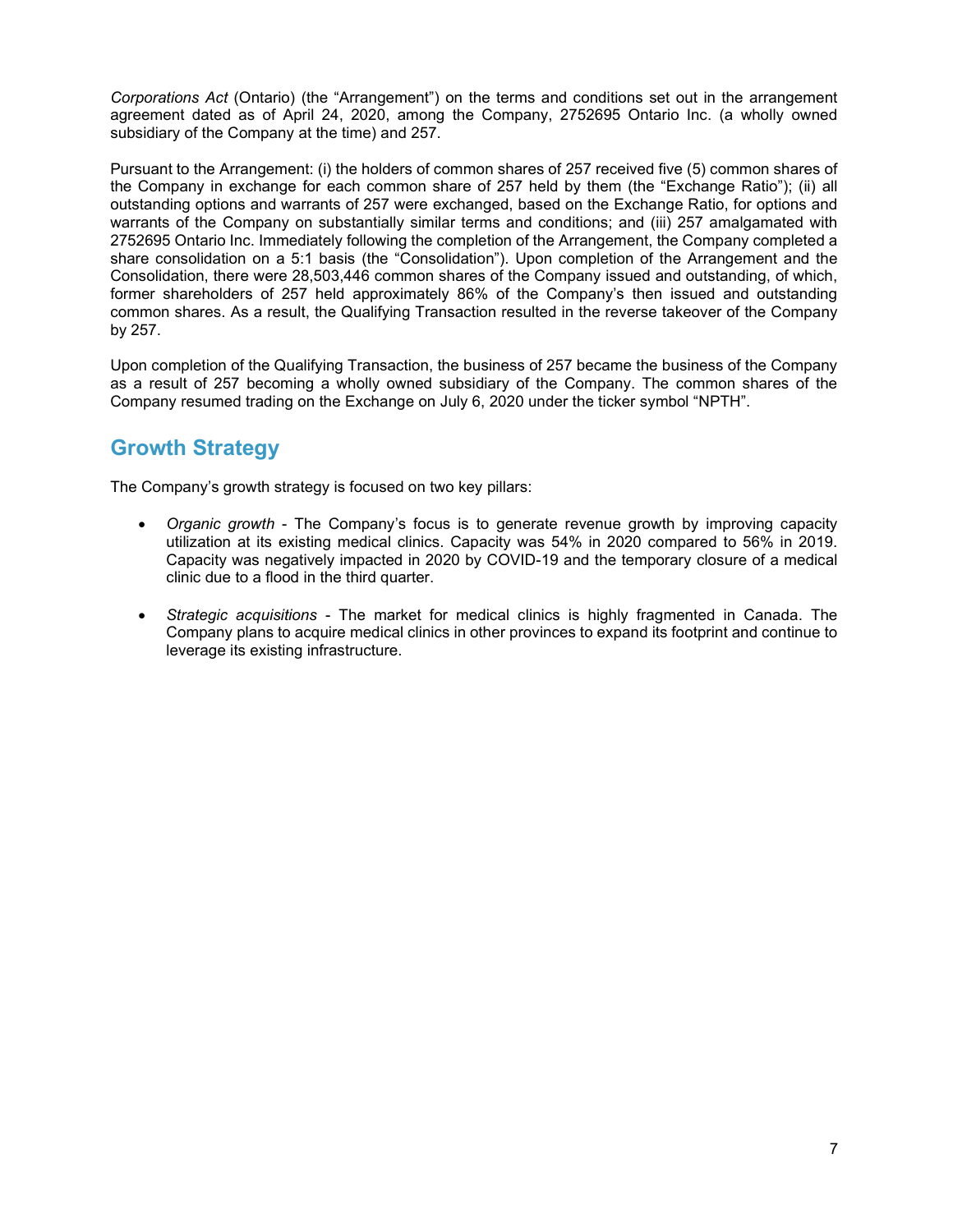|                                                                        | Year ended | Year ended                          | Year ended        |
|------------------------------------------------------------------------|------------|-------------------------------------|-------------------|
|                                                                        |            | December 31, 2020 December 31, 2019 | December 31, 2018 |
|                                                                        | \$         | \$                                  | \$                |
| <b>Operations</b>                                                      |            |                                     |                   |
| Clinic revenue                                                         | 44,921     | 46,594                              | 37,469            |
| Non-clinic revenue                                                     | 2,718      | 3,044                               | 2,695             |
| <b>Total Revenue</b>                                                   | 47,639     | 49.638                              | 40,164            |
| <b>Total operating expenses</b>                                        | 49,927     | 52,786                              | 43,681            |
| Loss from operations                                                   | (2, 288)   | (3, 148)                            | (3, 517)          |
| Other expenses                                                         | 2,572      | 2,247                               | 1,728             |
| Loss before income taxes                                               | (4,860)    | (5, 395)                            | (5, 245)          |
| Income tax expense (recovery)                                          | 198        | (85)                                | 74                |
| Net loss and comprehensive loss                                        | (5.058)    | (5,310)                             | (5, 319)          |
| <b>Adjusted EBITDA<sup>1</sup></b>                                     | 1,975      | 1,898                               | 35                |
| Net loss per common share                                              |            |                                     |                   |
| basic and diluted                                                      | (0.21)     | (0.34)                              | (0.45)            |
| Weighted average number of common shares<br>outstanding (in thousands) |            |                                     |                   |
| basic and diluted                                                      | 24,498     | 15,643                              | 11,855            |
| <b>Financial Position (As at December 31)</b>                          | \$         | \$                                  | \$                |
| Cash                                                                   | 10,850     | 883                                 | 1,422             |
| <b>Total assets</b>                                                    | 46,120     | 37,990                              | 33,766            |
| Total non-current liabilities                                          | 8,516      | 10,181                              | 5,287             |
| <b>Total liabilities</b>                                               | 18,496     | 28,219                              | 21,391            |
| Total equity                                                           | 27.624     | 9.771                               | 12,375            |

<sup>1.</sup> Adjusted EBITDA is a non-IFRS measure. Please refer to Non-IFRS Financial Measures above.

# Results of Operations

# Medical Services

|                      | Year ended<br><b>December 31, 2020</b> | Year ended<br>December 31, 2019 |
|----------------------|----------------------------------------|---------------------------------|
|                      |                                        | \$                              |
| Clinic revenue       | 44,921                                 | 46,594                          |
| Non-clinic revenue   | 2,718                                  | 3,044                           |
| <b>Total revenue</b> | 47,639                                 | 49,638                          |

Total revenue is comprised of clinic revenue and non-clinic revenue. Total revenue was \$47.6 million for the year ended December 31, 2020 compared to \$49.6 million ended December 31, 2019.

# Clinic revenue

Clinic revenue is based on medical services provided through the Company's operating subsidiaries, which operate under the following leading brands: (i) InMedic Creative Medicine, (ii) CPM - Centres for Pain Management, and (iii) CompreMed. Clinic revenue was \$44.9 million for the year ended December 31, 2020 compared to \$46.6 million for the year ended December 31, 2019. The decrease in clinic revenue was primarily related to the impact of COVID-19. As a result of COVID-19, the Company temporarily closed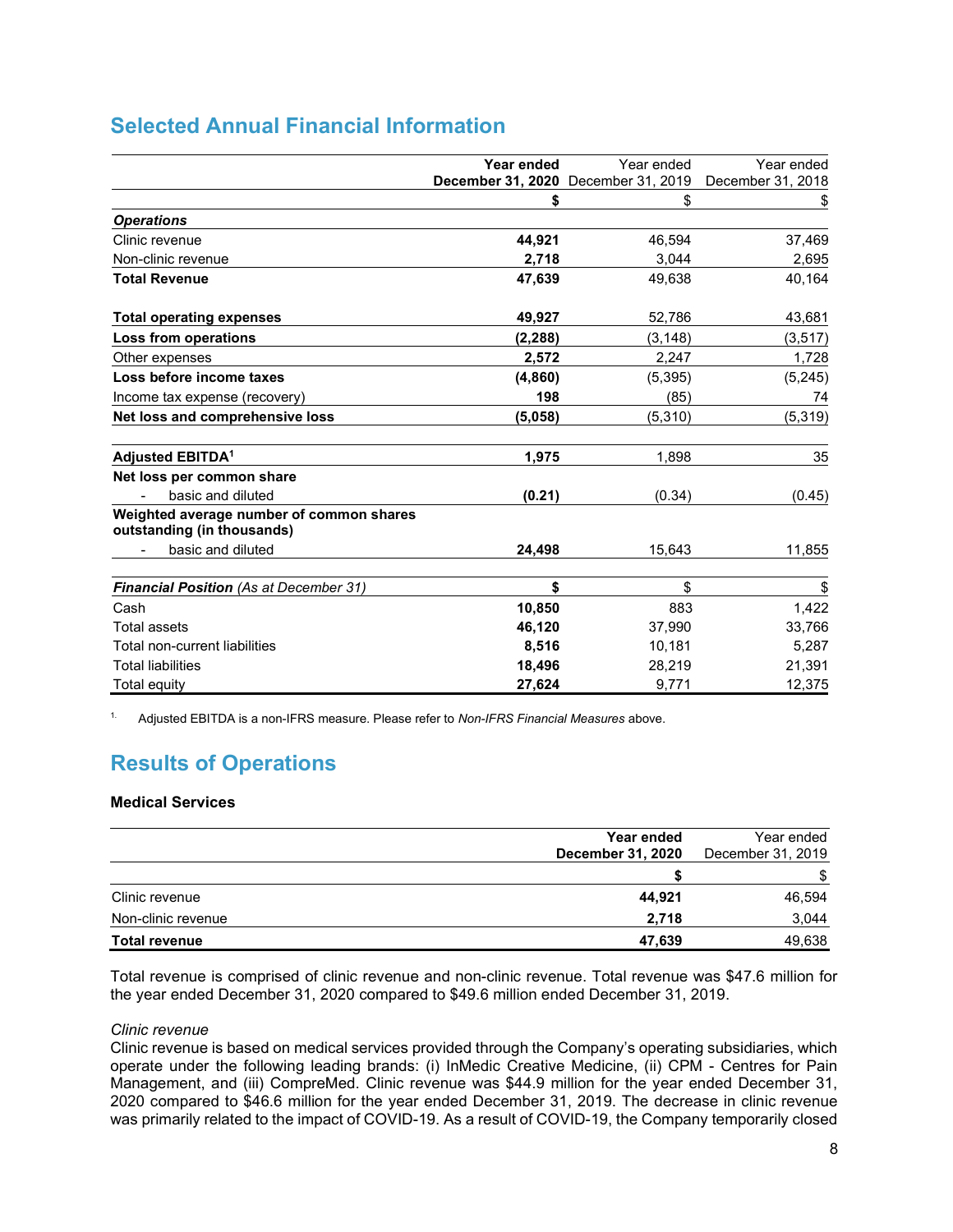three clinics to patient visits from late March to early May and limited the number of patients in a clinic at one time to ensure all safety protocols were adhered to. Overall, capacity utilization decreased to 54% for the year ended December 31, 2020 compared to 56% in the year ended December 31, 2019. In 2020, the decrease was partially offset by the Kaplan board of arbitration award of \$1.9 million that increased physician billing fees on services performed in prior years.

#### Non-clinic revenue

Non-clinic revenue was \$2.7 million for the year ended December 31, 2020 compared to \$3.0 million for the year ended December 31, 2019. Non-clinic revenue is earned from physician staffing where NeuPath provides physicians for provincial correctional institutions, federal correctional institutions, and hospital health departments across Canada, and from contract research services provided to pharmaceutical companies and clinical research organizations. This revenue fluctuates depending on the need for physicians in certain institutions and the timing and enrolment of clinical studies that the Company is working on.

#### Significant Customers

Under IFRS 8, Operating Segments ("IFRS 8"), major customers are those that account for greater than 10% of the Company's consolidated revenues. The Company has one major customer that accounted for 93% of the Company's total revenue for the year ended December 31, 2020 [December 31, 2019 - 92%]. The Company's credit risk is low as its major customer is a government organization.

# Operating Expenses

|                                 | Year ended<br><b>December 31, 2020</b> | Year ended<br>December 31, 2019 |
|---------------------------------|----------------------------------------|---------------------------------|
|                                 |                                        |                                 |
| Cost of medical services        | 37,920                                 | 39,681                          |
| General and administrative      | 6,731                                  | 6,770                           |
| Occupancy costs                 | 1,309                                  | 1,397                           |
| Depreciation and amortization   | 2,499                                  | 2,451                           |
| Interest cost                   | 1,468                                  | 1,937                           |
| Restructuring                   |                                        | 550                             |
| <b>Total operating expenses</b> | 49,927                                 | 52,786                          |

Total operating expenses were \$49.9 million for the year ended December 31, 2020 compared to \$52.8 million for the year ended December 31, 2019.

#### Cost of Medical Services

Cost of medical services was \$37.9 million for the year ended December 31, 2020 compared to \$39.7 million for the year ended December 31, 2019. Cost of medical services decreased due to a reduction in medical services revenue. In addition, the Company incurred additional staffing costs related to COVID-19 to prescreen patients for COVID-19 symptoms prior to appointments, as well as additional costs for personal protection equipment for its staff. These additional staffing costs were partially offset by the receipt of CEWS payroll subsidies during the year of \$0.5 million, which have been included as an offset to payroll expense. Cost of medical services represented 79.6% of total revenues for the year ended December 31, 2020. Excluding the impact of CEWS, the cost of medical services represented 80.5% of total revenues compared to 79.9% for the year ended December 31, 2019.

#### General and Administrative

General and administrative ("G&A") expenses decreased to \$6.7 million for the year ended December 31, 2020 compared to \$6.8 million for the year ended December 31, 2019. In 2020, the Company recognized CEWS payroll subsidies of \$0.3 million, which was an offset to payroll expenses. Excluding the impact of CEWS, G&A increased to \$7.0 million due to additional public company costs incurred since the Qualifying Transaction in June 2020.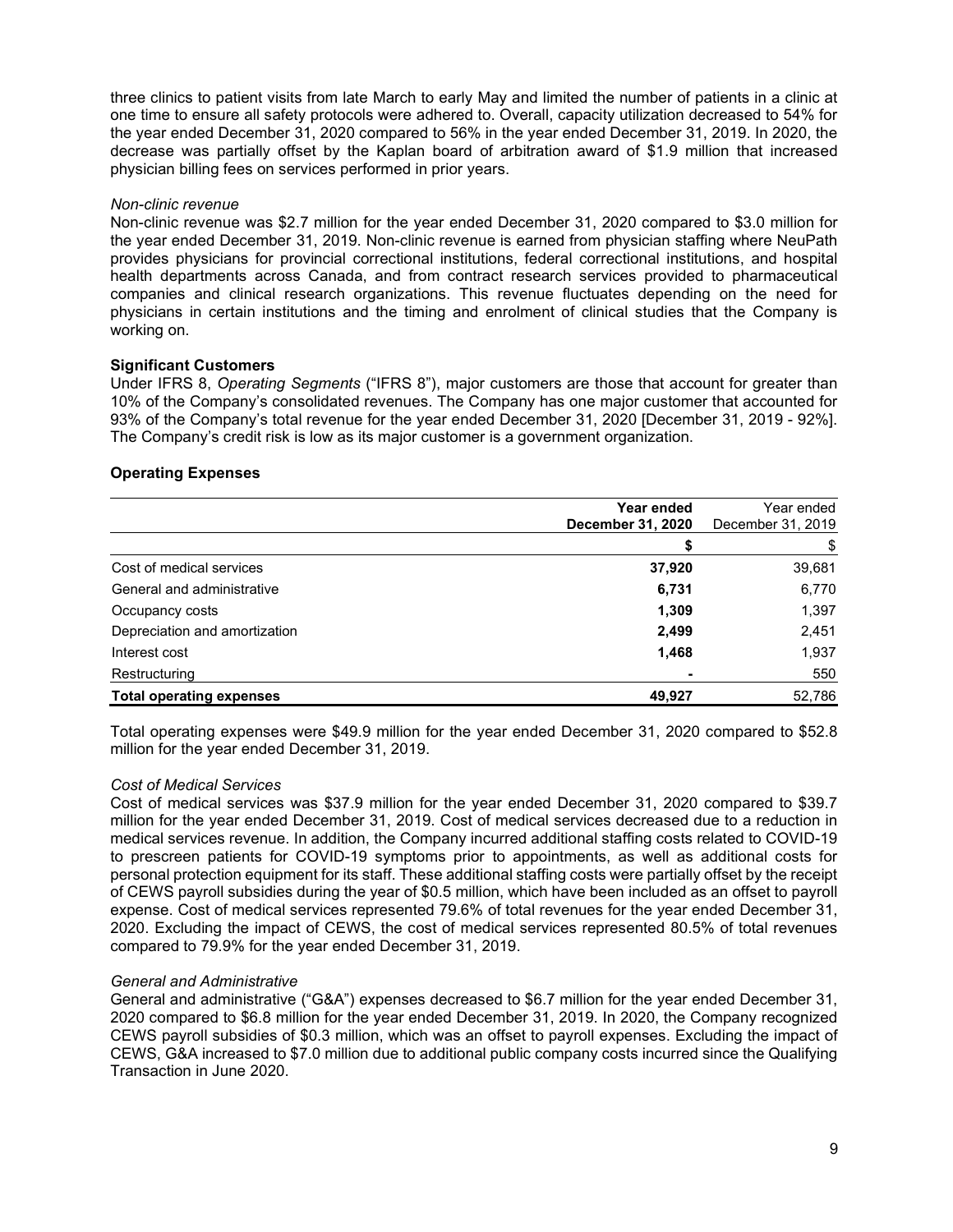## Occupancy Costs

Occupancy costs were \$1.3 million for the year ended December 31, 2020 compared to \$1.4 million for the year ended December 31, 2019. Occupancy costs represent the costs related to leased and owned facilities. As at December 31, 2020, the Company leased eleven facilities and owned one facility.

#### Depreciation and Amortization

Depreciation and amortization expenses were \$2.5 million for the year ended December 31, 2020, unchanged from the year ended December 31, 2019.

#### Interest Cost

Interest costs were \$1.5 million for the year ended December 31, 2020 compared to \$1.9 million for the year ended December 31, 2019. Interest costs relate to the outstanding debt and interest charges due to accretion of interest related to leases. The decrease is due to the conversion of preferred shares and convertible debentures to common shares in June 2020 pursuant to the completion of the Qualifying Transaction (See Significant Transactions - Qualifying Transaction).

### Restructuring

Restructuring expenses were \$nil for the year ended December 31, 2020 compared to \$0.6 million for the year ended December 31, 2019. Restructuring expenses related to severance costs.

#### Loss from Operations

Loss from operations was \$2.3 million for the year ended December 31, 2020 compared to \$3.1 million for the year ended December 31, 2019. The decrease in loss from operations in the current year was related to the benefit of CEWS, partially offset by the impact of COVID-19 on revenue and cost of medical services in 2020.

#### Other Expenses (Income)

|                                       | Year ended<br>December 31, 2020 December 31, 2019 | Year ended |
|---------------------------------------|---------------------------------------------------|------------|
|                                       |                                                   | \$         |
| Fair value adjustments                | 405                                               | 738        |
| Finance income                        | (46)                                              | (55)       |
| Impairment                            | $\overline{\phantom{0}}$                          | 1,564      |
| Listing expense and transaction costs | 2,258                                             |            |
| Other income                          | (45)                                              |            |
| <b>Total other expenses</b>           | 2,572                                             | 2,247      |

# Fair Value Adjustments

The Company recognized expenses of \$0.4 million for the year ended December 31, 2020 related to fair value adjustments on the preferred shares and convertible debentures compared to expenses of \$0.7 million for the year ended December 31, 2019. The Company no longer has preferred shares or convertible debentures. These instruments were converted to common shares as part of the Qualifying Transaction.

#### Finance Income

Finance income was \$46 for the year ended December 31, 2020 compared to \$55 for the year ended December 31, 2019. Finance income relates to accretion on rent receivables related to subleases at its clinical and office locations in Canada.

# Impairment

The Company recognized impairment expenses of \$nil for the year ended December 31, 2020 compared to \$1.6 million for the year ended December 31, 2019. The Company performed its annual impairment test as at December 31, 2020 to assess the recoverable amount of the group of cash generating units ("CGUs") and no impairment was required to be recorded. In the comparative year, the Company performed its annual impairment test as at December 31, 2019 to assess the recoverable amount of the group of CGUs and determined that the present value of the cash flows of the CGU relating to the acquisition of Viable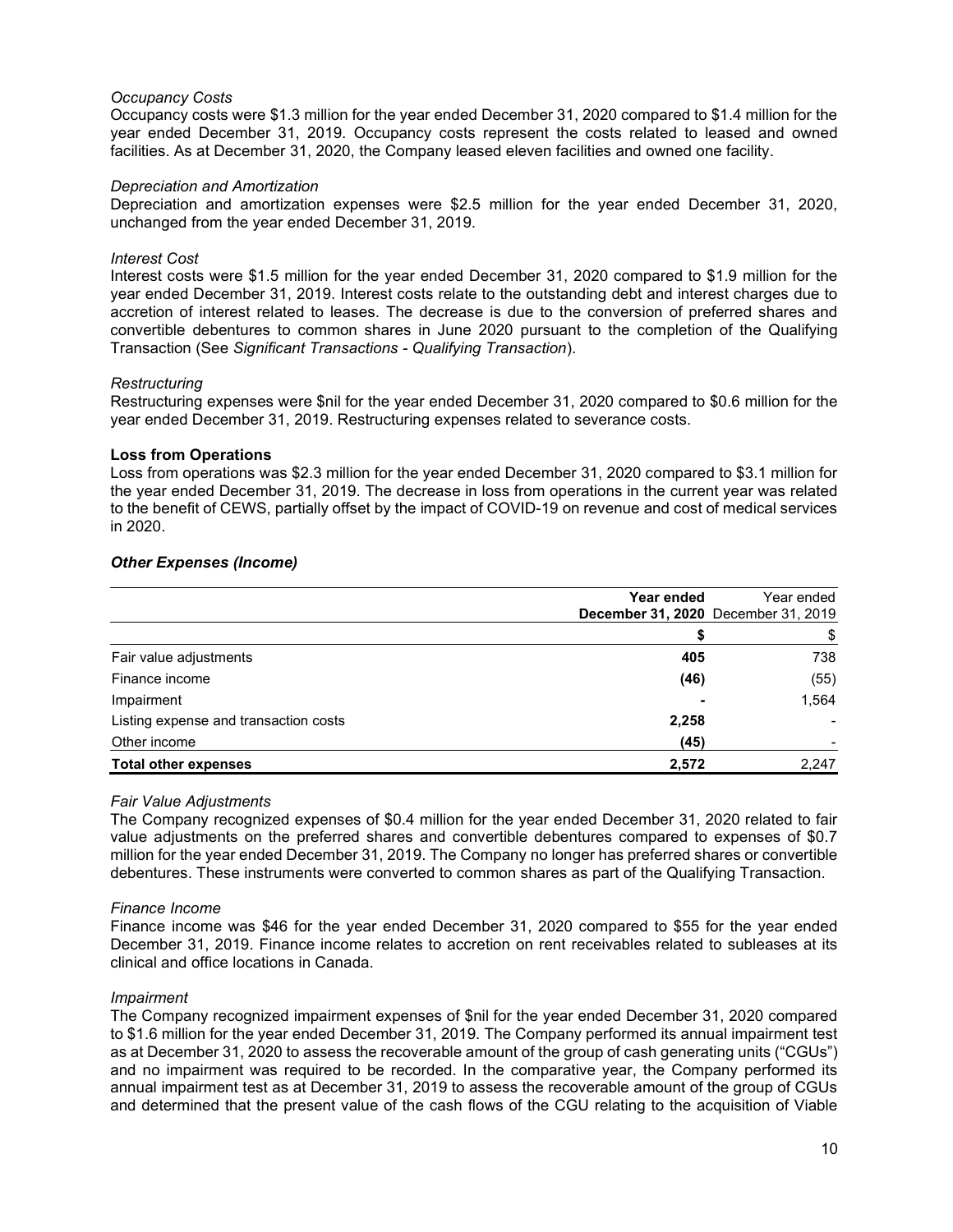Healthworks Canada Corp. was less than the carrying value and the difference represented an impairment to goodwill.

# Listing Expense and Transaction Costs

Listing expense and transaction costs was \$2.3 million for the year ended December 31, 2020 compared to \$nil for the year ended December 31, 2019. Listing expenses and transaction costs relate to the Qualifying Transaction and includes a \$1.3 million non-cash item that represents the difference between the purchase price and the net assets acquired.

# Other Income

Other income was \$45 for the year ended December 31, 2020 compared to \$nil for the year ended December 31, 2019. Other income related to an insurance settlement resulting from the temporary closure of a medical clinic due to a flood that occurred in the third quarter of 2020.

# Net Loss and Comprehensive Loss

|                                 | Year ended<br><b>December 31, 2020</b> | Year ended<br>December 31, 2019 |
|---------------------------------|----------------------------------------|---------------------------------|
|                                 |                                        |                                 |
| Net loss before income taxes    | (4,860)                                | (5, 395)                        |
| Income tax expense (recovery)   | 198                                    | (85)                            |
| Net loss and comprehensive loss | (5,058)                                | (5,310)                         |

# Income Tax Expense

Income tax expense was \$0.2 million for the year ended December 31, 2020 compared to a \$0.1 million recovery for the year ended December 31, 2019. The Company's income tax expense related to income generated from one of its wholly owned subsidiaries. The Company has available tax losses within its consolidated operations and is currently assessing its tax structure.

# Net Loss and Comprehensive Loss

Net loss and comprehensive loss was \$5.1 million for the year ended December 31, 2020 compared to \$5.3 million for the year ended December 31, 2019. The improvement in net loss during the year ended December 31, 2020 was related to the Kaplan board of arbitration award, partially offset by the impact of COVID-19 and listing expense and transaction costs related to the Qualifying Transaction.

# **Segments**

IFRS 8 requires operating segments to be determined based on internal reports that are regularly reviewed by the chief operating decision maker for the purpose of allocating resources to the segment and assessing its performance. The Company has one operating segment: medical services.

# Liquidity and Capital Resources

|                                                 | Year ended<br>December 31, 2020 | Year ended<br>December 31, 2019 |
|-------------------------------------------------|---------------------------------|---------------------------------|
|                                                 |                                 | \$                              |
| Net loss and comprehensive loss                 | (5,058)                         | (5,310)                         |
| Items not involving current cash flows          | 5,668                           | 5,808                           |
| Cash provided by operations                     | 610                             | 498                             |
| Net change in non-cash working capital          | (1,256)                         | (1, 484)                        |
| Cash used in operating activities               | (646)                           | (986)                           |
| Cash provided by (used in) investing activities | 2,683                           | (272)                           |
| Cash provided by financing activities           | 7,930                           | 719                             |
| Net change in cash during the year              | 9,967                           | (539)                           |
| Cash, beginning of year                         | 883                             | 1,422                           |
| Cash, end of year                               | 10,850                          | 883                             |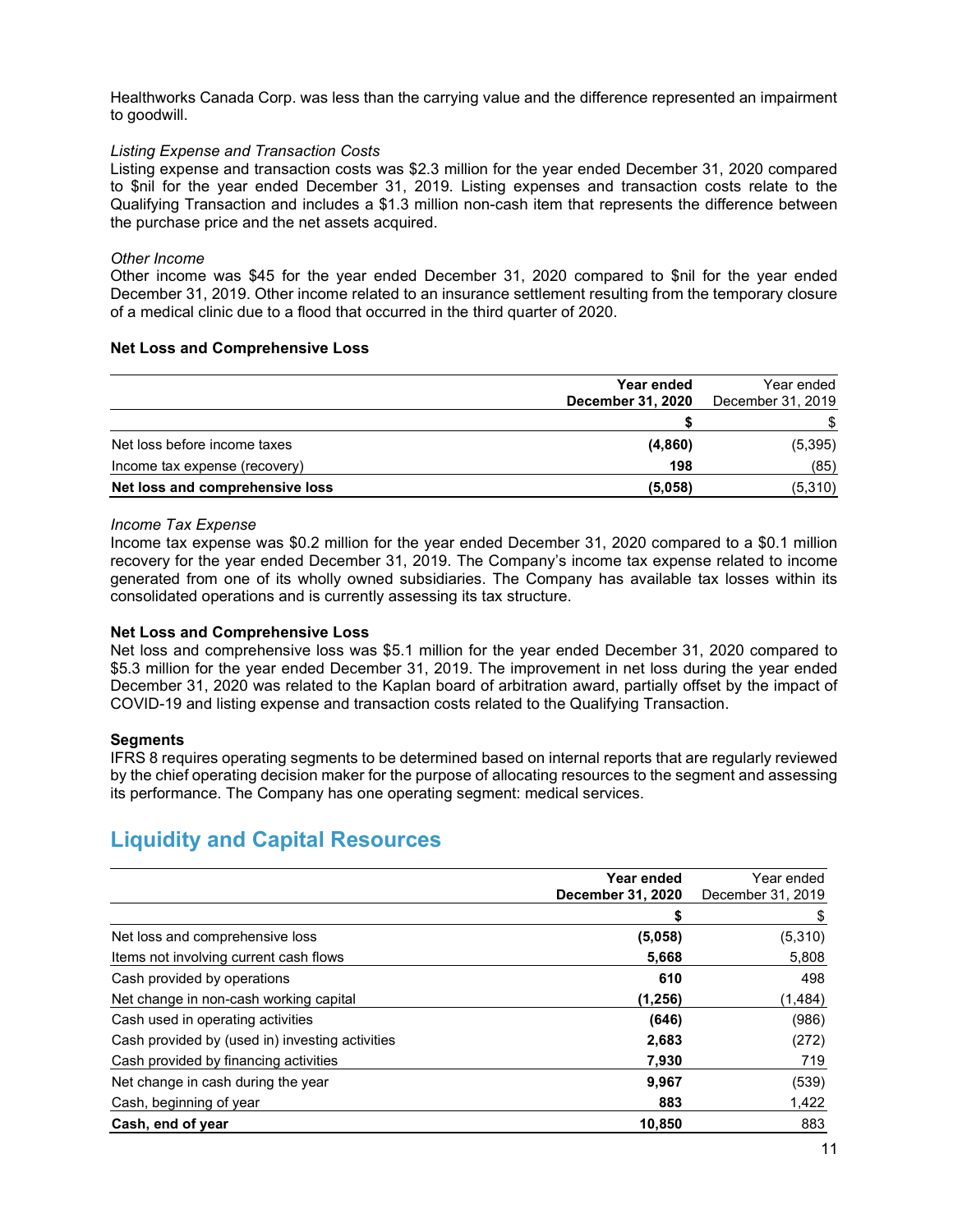# Cash

As at December 31, 2020, cash was \$10.9 million compared to \$0.9 million as at December 31, 2019.

# Operating Activities

Cash used in operating activities was \$0.6 million for the year ended December 31, 2020 compared \$1.0 million for the year ended December 31, 2019. The \$0.4 million improvement in cash used in operating activities for the year ended December 31, 2020 was related to a \$0.1 million improvement in cash provided by operations and a \$0.2 million improvement in the recovery of non-cash working capital. In 2020, the Company paid \$1.2 million of legacy accounts payable related to professional fees and provisions from the Company's restructuring process in 2019.

# Investing Activities

Cash provided by investing activities was \$2.7 million for the year ended December 31, 2020 compared to cash used in investing activities of \$0.3 million for the year ended December 31, 2019. Cash provided by investing activities for the year ended December 31, 2020 related to cash received by the Company of \$2.8 million upon completion of the Qualifying Transaction, slightly offset by \$38 related to the acquisition of equipment for medical clinics and \$63 related to the development of software assets (See Overview - Technology). Cash used in investing activities for the year ended December 31, 2019 was related to the acquisition of CompreMed and the acquisition of equipment for medical clinics.

# Financing Activities

Cash provided by financing activities was \$7.9 million for the year ended December 31, 2020 compared to \$0.7 million for the year ended December 31, 2019. Cash provided by financing activities for the year ended December 31, 2020 was related to \$10.6 million in net proceeds from the issuance of common shares, partially offset by \$1.6 million in lease obligation payments, a \$0.6 million payment for the InMedic acquisition that was deferred for two years as part of the acquisition consideration, and \$0.7 million in scheduled debt payments, partially offset by \$0.1 million in advances of long-term debt. Cash provided by financing activities in the comparative year related to \$2.6 million from the issuance of common shares and \$0.9 million in advances from related parties, partially offset by \$1.3 million in scheduled debt payments and \$1.6 million in lease obligation payments.

# Working Capital

The Company defines working capital as current assets, less accounts payable and accrued liabilities, provisions, and current income tax liabilities. The Company anticipates that its current working capital, the net proceeds from financing and the revenue it expects to generate from its continuing operations will be sufficient to satisfy its current debt obligations and working capital needs for the next 12 months. The Company's ability to satisfy its non-current debt obligations will depend principally upon its future operating performance.

# Capital Structure

The Company's strategy includes organic growth through improved capacity utilization, and growth through strategic acquisition. To execute this strategy, the Company may need to access additional resources under existing loan arrangements or seek alternate sources of financing including through equity issuances.

The Company expects to continue to be able to meet all obligations as they become due using some or all of the following sources of liquidity: cash flow generated from operations, existing cash on hand, and additional borrowing capacity under its senior secured term loan facility. In addition, subject to market conditions, the Company may raise additional funding through equity financing. The Company believes that its capital structure will provide it with financial flexibility to pursue future growth strategies. However, the Company's ability to fund operating expenses and debt service requirements will depend on, among other things, future operating performance, which will be affected by general economic, industry, financial, and other factors, including the impact of COVID-19 and other factors beyond the Company's control (See Risk Factors).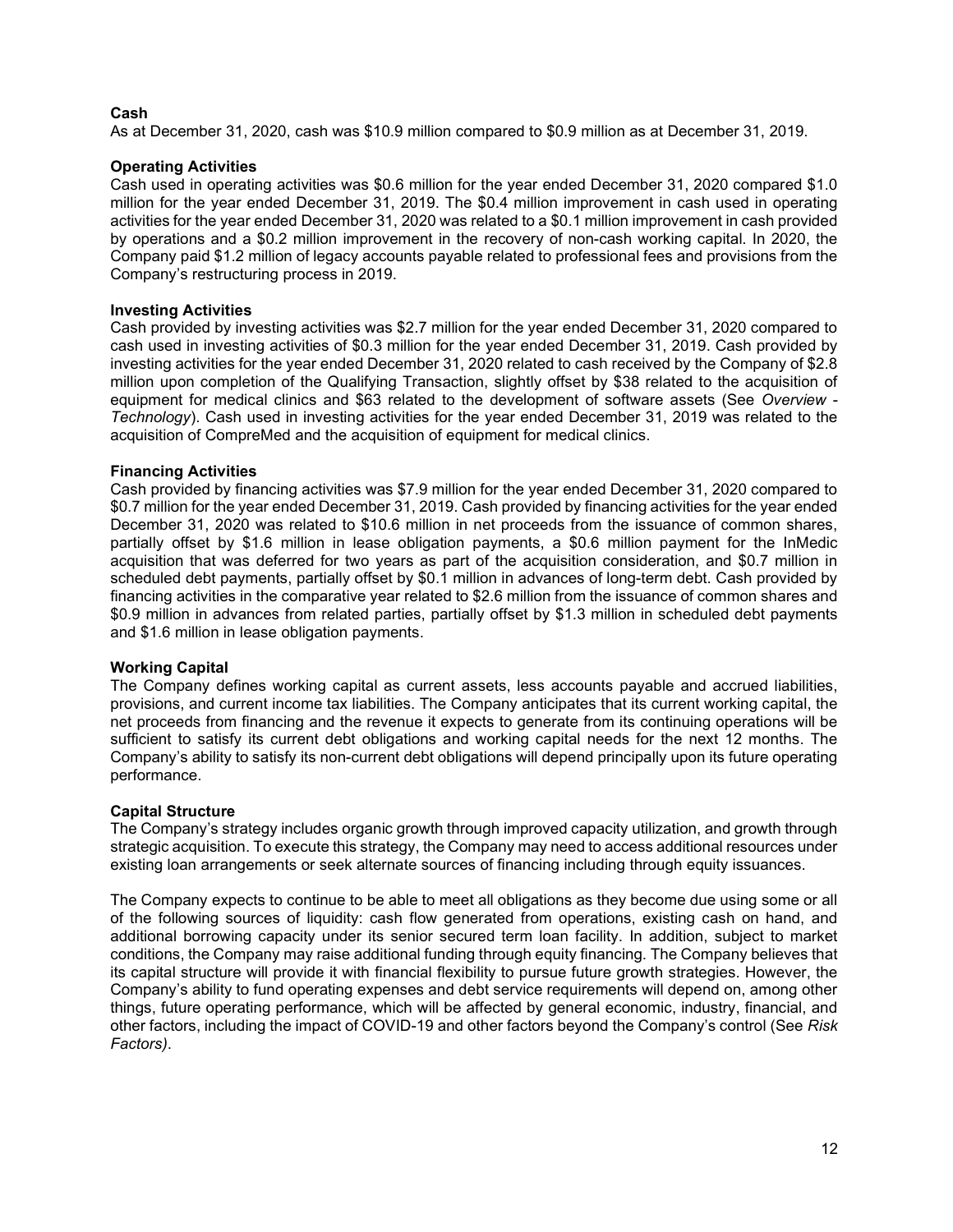# Selected Quarterly Information

The following is selected quarterly financial information for the Company over the last eight quarterly reporting periods.

|                                 | Q4<br>2020 | Q3<br>2020 | Q <sub>2</sub><br>2020 | Q1<br>2020 | Q4<br>2019 | Q3<br>2019 | Q2<br>2019 | Q1<br>2019 |
|---------------------------------|------------|------------|------------------------|------------|------------|------------|------------|------------|
|                                 | \$         | \$         | \$                     | \$         | \$         | \$         | \$         | \$         |
| Clinic revenue                  | 12,243     | 11.434     | 10.452                 | 10.792     | 12,234     | 11,967     | 12.150     | 10,243     |
| Non-clinic revenue              | 567        | 571        | 770                    | 810        | 809        | 702        | 855        | 678        |
| Total operating expenses        | 13,652     | 12,116     | 11,978                 | 12,181     | 14,374     | 13.098     | 13.641     | 11,673     |
| Other expenses (income)         | (56)       | (11)       | 2,488                  | 151        | 1,888      | 79         | 17         | 263        |
| Net loss and comprehensive loss | (587)      | (290)      | (3, 351)               | (830)      | (2,761)    | (589)      | (817)      | (1, 143)   |
| Adjusted EBITDA <sup>1</sup>    | 116        | 735        | 600                    | 524        | 464        | 660        | 421        | 353        |
| Net loss per common share       |            |            |                        |            |            |            |            |            |
| - basic and diluted             | (0.02)     | (0.01)     | (0.19)                 | (0.05)     | (0.17)     | (0.04)     | (0.05)     | (0.08)     |

<sup>1</sup> Adjusted EBITDA is a non-IFRS measure. Please refer to Non-IFRS Financial Measures above.

# Fourth Quarter Results

# Operating Results

|                                     | Three months ended       | Three months ended |
|-------------------------------------|--------------------------|--------------------|
|                                     | <b>December 31, 2020</b> | December 31, 2019  |
|                                     | S                        | \$                 |
| Clinic revenue                      | 12,243                   | 12,234             |
| Non-clinic revenue                  | 567                      | 809                |
| <b>Total revenue</b>                | 12,810                   | 13,043             |
| Cost of medical services            | 10,292                   | 10,340             |
| General and administrative expenses | 2,251                    | 2,002              |
| Occupancy costs                     | 298                      | 359                |
| Depreciation and amortization       | 632                      | 580                |
| Interest cost                       | 179                      | 543                |
| Restructuring                       |                          | 550                |
| <b>Total operating expenses</b>     | 13,652                   | 14,374             |
| Other expenses (income)             | (56)                     | 1,888              |
| Income tax recovery                 | (199)                    | (458)              |
| Net loss and comprehensive loss     | (587)                    | (2,761)            |

# Total Revenue

Total revenue is comprised of clinic revenue and non-clinic revenue. Total revenue was \$12.8 million for the three months ended December 31, 2020 compared to \$13.0 million for the three months ended December 31, 2019.

# Clinic revenue

Clinic revenue remained unchanged at \$12.2 million for the three months ended December 31, 2020 and 2019. Clinic revenue is based on medical services provided by InMedic, CPM, and CompreMed. Clinic revenue was negatively impacted in the quarter by COVID-19.

# Non-clinic revenue

Non-clinic revenue was \$0.6 million for the three months ended December 31, 2020 compared to \$0.8 million for the three months ended December 31, 2019. Non-clinic revenue is earned from physician staffing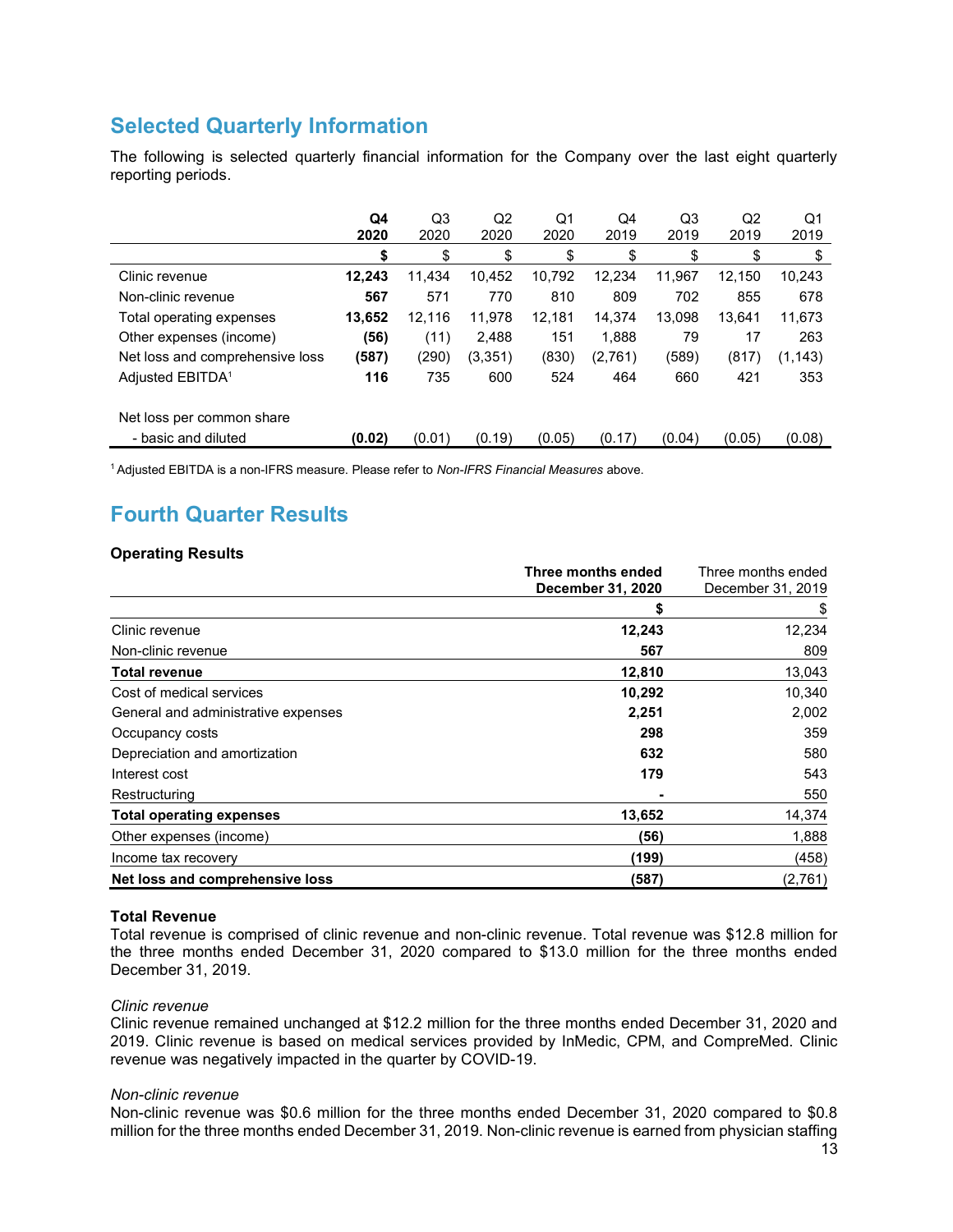where NeuPath provides physicians for provincial correctional institutions, federal correctional institutions, and hospital health departments across Canada, and from contract research services provided to pharmaceutical companies and clinical research organizations. This revenue fluctuates depending on the need for physicians in certain institutions and the timing and enrolment of clinical studies that the Company is working on.

#### Total Operating Expenses

Total operating expenses were \$13.7 million for the three months ended December 31, 2020 compared to \$14.4 million for the three months ended December 31, 2019.

#### Cost of Medical Services

Cost of medical services remained unchanged at \$10.3 million for the three months ended December 31, 2020 and 2019. Cost of medical services represented 80.3% of total revenues for the three months ended December 31, 2020. Excluding the impact of CEWS, the cost of medical services represented 80.9% of total revenues compared to 79.3% for the three months ended December 31, 2019. The increase in the cost of medical services as a percentage of revenue was due to COVID-19.

#### General and Administrative

G&A expenses increased to \$2.3 million for the three months ended December 31, 2020 compared to \$2.0 million for the three months ended December 31, 2019. The increase in G&A expenses related to additional public company costs incurred since the Qualifying Transaction in June 2020.

# Occupancy Costs

Occupancy costs were \$0.3 million for the three months ended December 31, 2020 compared to \$0.4 million for the three months ended December 31, 2019. Occupancy costs represent the costs related to leased and owned facilities. As at December 31, 2020, the Company leased eleven facilities and owns one facility.

#### Depreciation and Amortization

Depreciation and amortization expenses were \$0.6 million for the three months ended December 31, 2020, unchanged compared to the three months ended December 31, 2019.

#### Interest Cost

Interest costs were \$0.2 million and \$0.5 million for the three months ended December 31, 2020 and December 31, 2019, respectively. Interest costs relate to the outstanding debt and interest charges due to the accretion of interest related to leases.

# **Restructuring**

Restructuring expenses were \$nil for the three months ended December 31, 2020 compared to \$0.6 million for the three months ended December 31, 2019. Restructuring expenses related to severance costs.

# Other Expenses (Income)

The Company recognized other income of \$56 for the three months ended December 31, 2020 compared to other expense of \$1.9 million for the three months ended December 31, 2019. During the three months ended December 31, 2019, the Company recognized a goodwill impairment charge of \$1.6 million and fair value adjustment of \$0.3 million related to preferred shares and convertible debentures. The Company no longer has preferred shares or convertible debentures. These instruments were converted to common shares as part of the Qualifying Transaction.

#### Net Loss and Comprehensive Loss

Net loss and comprehensive loss was \$0.6 million for the three months ended December 31, 2020 compared to \$2.8 million for the three months ended December 31, 2019. The improvement in net loss during the three months ended December 31, 2020 was related to a reduction in total operating expenses and other expenses (income).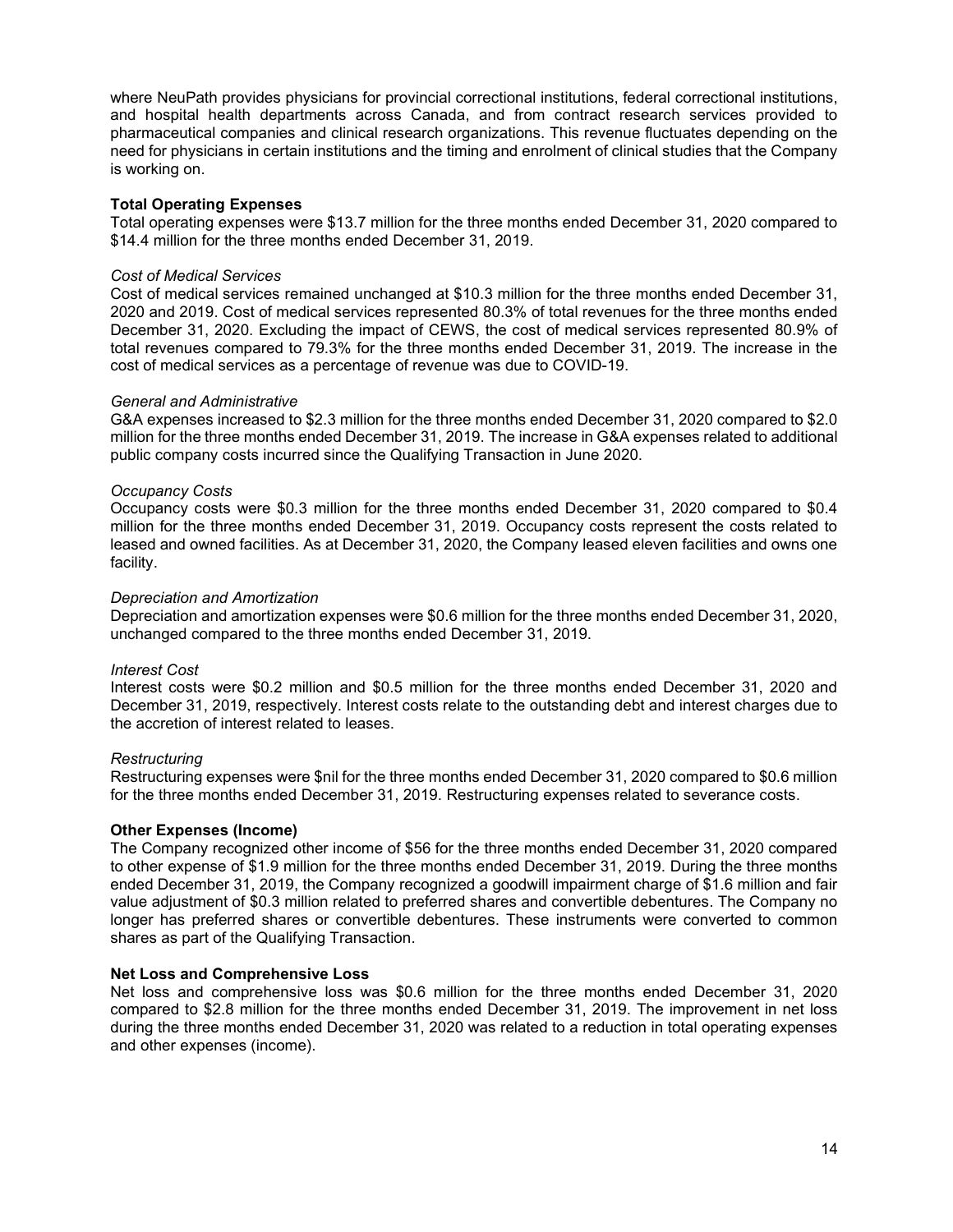# **Liquidity**

|                                                 | Three months ended<br><b>December 31, 2020</b> | Three months ended<br>December 31, 2019 |
|-------------------------------------------------|------------------------------------------------|-----------------------------------------|
|                                                 | S                                              | \$                                      |
| Net loss and comprehensive loss                 | (587)                                          | (2,761)                                 |
| Items not involving current cash flows          | 813                                            | 2,460                                   |
| Cash provided by (used in) operations           | 226                                            | (301)                                   |
| Net change in non-cash working capital          | (1, 540)                                       | 894                                     |
| Cash provided by (used in) operating activities | (1, 314)                                       | 593                                     |
| Cash used in investing activities               | (64)                                           | (28)                                    |
| Cash provided by (used in) financing activities | 9,890                                          | (161)                                   |
| Net change in cash during the period            | 8,512                                          | 404                                     |
| Cash, beginning of period                       | 2,338                                          | 479                                     |
| Cash, end of period                             | 10,850                                         | 883                                     |

Cash was \$10.9 million as at December 31, 2020, an increase of \$10.0 million compared to \$0.9 million as at December 31, 2019.

Cash used in operating activities was \$1.3 million for the three months ended December 31, 2020 compared to cash provided by operating activities of \$0.6 million for the three months ended December 31, 2019. The change in cash used in operating activities was related to a \$0.5 million improvement in cash provided by operations, offset by a \$2.4 million change of investment in non-cash working capital. The \$1.5 million investment in working capital in the three months ended December 31, 2020 was primarily related to payments for professional fees incurred as a public company and those related to the Company's Qualifying Transaction.

Cash used in investing activities was \$64 for the three months ended December 31, 2020 compared to \$28 for the three months ended December 31, 2019. During the three months ended December 31, 2020, the Company's cash used in investing activities related to the development of software for the Company's new technology (See Overview - Technology). Cash used in investing activities for the three months ended December 31, 2019 was related to the acquisition of equipment for medical clinics.

Cash provided by financing activities was \$9.9 million for the three months ended December 31, 2020 compared to cash used in financing activities of \$0.2 million for the three months ended December 31, 2019. Cash provided by financing activities for the three months ended December 31, 2020 was related to \$10.6 million in net proceeds from the issuance of common shares, partially offset by \$0.4 million in lease obligation payments and \$0.3 million in scheduled debt payments. Cash used in financing activities in the three months ended December 31, 2019 related to \$0.4 million in lease obligation payments and \$0.3 million in scheduled debt payments, partially offset by \$0.4 million from the issuance of common shares.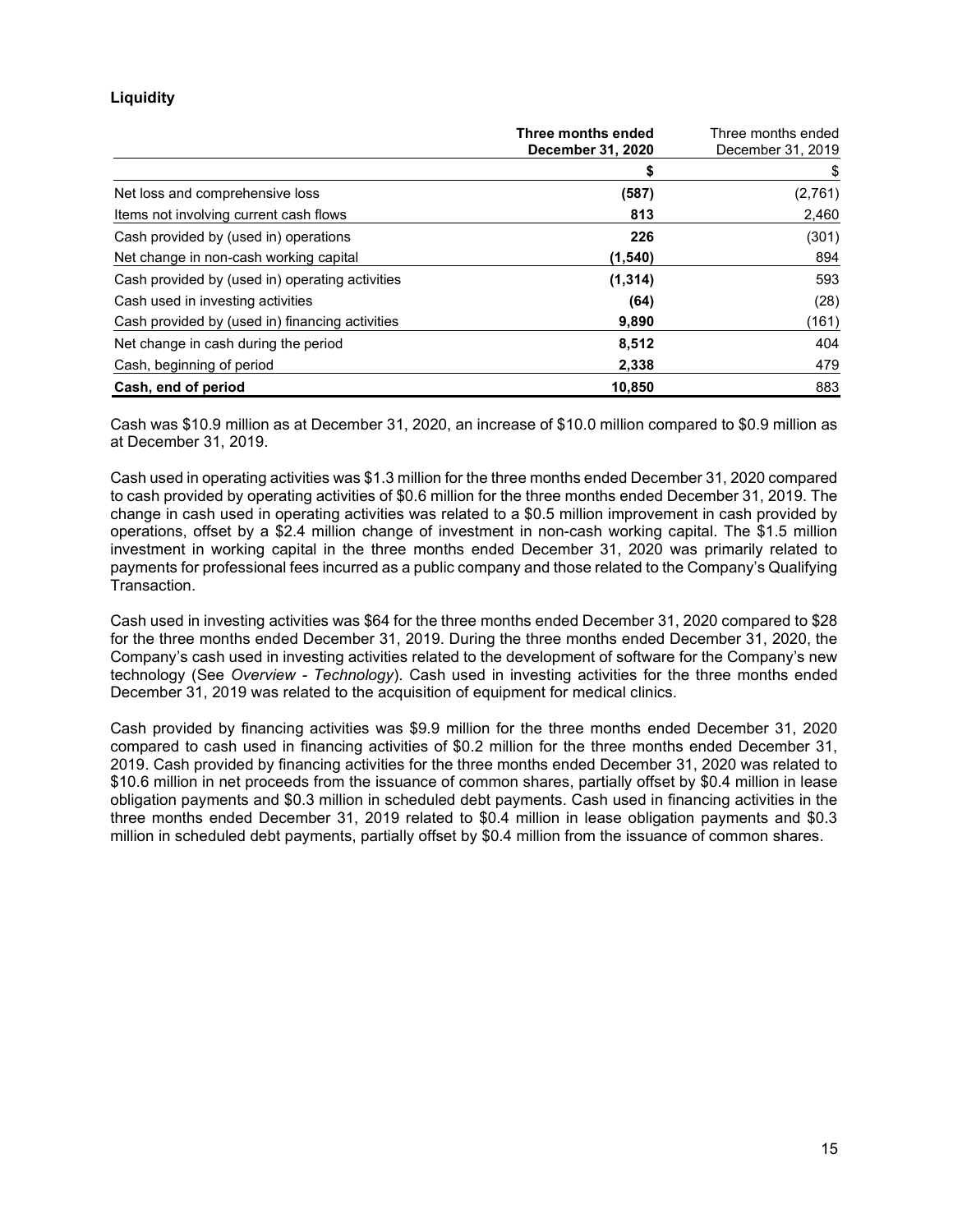# Financial Instruments

# Classification of Financial Instruments

Financial assets and financial liabilities are measured on an ongoing basis at fair value or amortized cost. The classification of the financial instruments, as well as their carrying values, are shown in the table below:

|                                                | December 31, 2020 | December 31, 2019 |
|------------------------------------------------|-------------------|-------------------|
|                                                | \$                | \$                |
| <b>Financial assets at amortized cost</b>      |                   |                   |
| Cash                                           | 10,850            | 883               |
| Accounts receivable                            | 7,672             | 7,151             |
| Total financial assets                         | 18,522            | 8,034             |
| <b>Financial liabilities at amortized cost</b> |                   |                   |
| Accounts payable and accrued liabilities       | 5,612             | 5,161             |
| Provisions                                     | 150               | 892               |
| Due to related parties                         | 3,674             | 4,226             |
| Preferred shares liability                     |                   | 798               |
| Long-term debt                                 | 4,329             | 9,775             |
|                                                | 13,765            | 20,852            |
| <b>Financial liabilities at fair value</b>     |                   |                   |
| Derivative financial liabilities               |                   | 1,175             |
| Conversion feature on preferred shares         | -                 | 236               |
|                                                |                   | 1,411             |
| <b>Total financial liabilities</b>             | 13,765            | 22,263            |

Except for the financial liabilities carried at fair value, the Company's financial instruments are measured at amortized cost and their fair values approximate carrying values.

# Financial Instruments

IFRS 13, Fair Value Measurements requires disclosure of a three-level hierarchy that reflects the significance of the inputs used in making fair value measurements. All assets and liabilities for which fair value is measured or disclosed in the financial statements are categorized within the fair value hierarchy, described as follows, based on the lowest level input that is significant to the fair value measurement as a whole:

- Level 1 Unadjusted quoted prices at the measurement date for identical assets or liabilities in active markets.
- Level 2 Observable inputs other than quoted prices in Level 1, such as quoted prices for similar assets and liabilities in active markets; quoted prices for identical or similar assets and liabilities in markets that are not active; or other inputs that are observable or can be corroborated by observable market data.
- Level 3 Significant unobservable inputs that are supported by little or no market activity.

The Company reviews the fair value hierarchy classification on a quarterly basis. Changes to the ability to observe valuation inputs may result in a reclassification of levels for certain securities within the fair value hierarchy. The Company did not have any transfer of assets and liabilities between Level 1, Level 2 and Level 3 of the fair value hierarchy during the years ended December 31, 2020 and 2019.

Derivative financial liabilities and conversion feature on preferred shares are classified as Level 3 fair value financial instruments on the fair value hierarchy.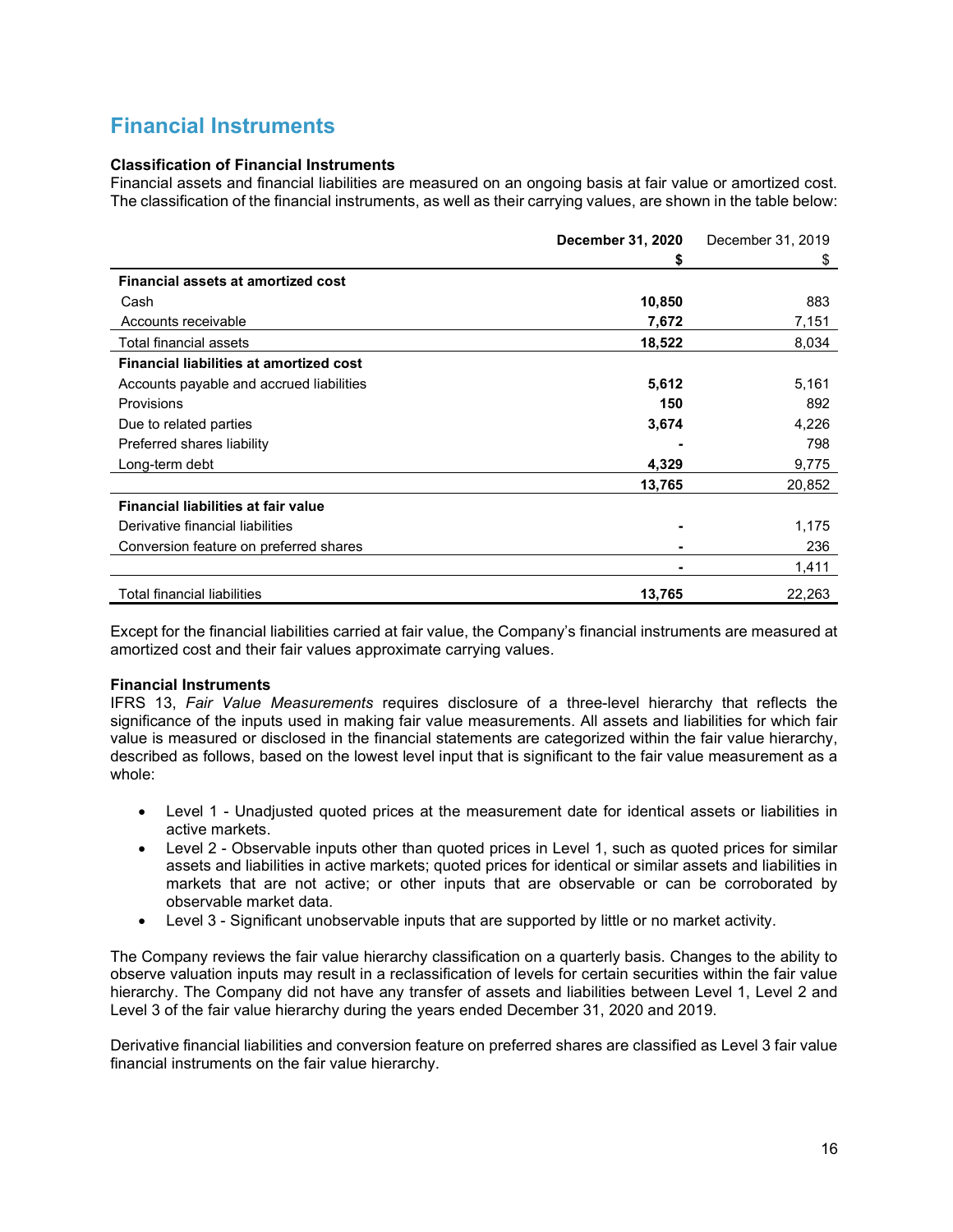|                               | <b>Derivative Financial</b><br>Liabilities | <b>Conversion</b><br>Feature on<br><b>Preferred Shares</b> | <b>Total Level 3</b><br><b>Financial</b><br><b>Instruments</b> |
|-------------------------------|--------------------------------------------|------------------------------------------------------------|----------------------------------------------------------------|
| Balance, December 31, 2019    | 1,175                                      | 236                                                        | 1.411                                                          |
| Fair value adjustments        | 507                                        | 102                                                        | 609                                                            |
| Conversion on Liquidity Event | (1,682)                                    | (338)                                                      | (2,020)                                                        |
| Balance, December 31, 2020    |                                            |                                                            |                                                                |

# FINANCIAL RISK MANAGEMENT

The Company is exposed in varying degrees to a variety of financial instrument related risks. The Board of Directors mitigates these risks by assessing, monitoring and approving the Company's risk management process. This is not an exhaustive list of all risks nor will the mitigation strategies eliminate all risks listed.

# Credit Risk

The Company, in the normal course of business, is exposed to credit risk from its customers. Credit risk is the risk of an unexpected loss if a counterparty to a financial instrument fails to meet its contractual obligations. The Company is exposed to credit risk on its cash and accounts receivable. The Company's objective with regards to credit risk in its operating activities is to reduce its exposure to losses. As the Company does not utilize credit derivatives or similar instruments, the maximum exposure to credit risk is the full amount of the carrying value of its cash and accounts receivable.

The Company's cash is held with three financial institutions in various bank accounts. These financial institutions are major banks in Canada, which the Company believes lessens the degree of credit risk.

As a result of COVID-19, the Company has not noted a significant change in the credit risk of its financial instruments.

# Liquidity Risk

Liquidity risk is the risk that the Company will encounter difficulties in meeting its financial liability obligations as they become due. The Company's objective is to provide for expected cash requirements and accommodate for changes in liquidity needs. The Company manages this risk by managing its capital structure through continuous monitoring of its actual and projected cash flows.

As a result of COVID-19, the Company has reviewed the working capital requirements needed for medical supplies and the additional safety protocols that were implemented to comply with guidelines from the Ontario Government.

As at December 31, 2020, the Company's financial liabilities had contractual maturities as summarized below:

|                                          |        | <b>Current</b>                  | <b>Non-current</b> |                   |           |
|------------------------------------------|--------|---------------------------------|--------------------|-------------------|-----------|
|                                          | Total  | Within 12<br><b>Months</b><br>ъ | 1 to $2$<br>Years  | $3$ to 5<br>Years | > 5 years |
| Accounts payable and accrued liabilities | 5,612  | 5,612                           | -                  |                   |           |
| <b>Provisions</b>                        | 150    | 150                             |                    |                   |           |
| Due to related parties                   | 3,674  | ٠                               | 3,674              |                   |           |
| Long-term debt                           | 4,329  | 3,091                           | 1,238              |                   |           |
| Lease obligations                        | 4,672  | 1,127                           | 2,121              | 1,114             | 310       |
|                                          | 18.437 | 9,980                           | 7,033              | 1.114             | 310       |

The Company believes that its current working capital and the net proceeds from financing will be sufficient to satisfy its current debt obligations; however, the Company's ability to satisfy its non-current debt obligations will depend principally upon its future operating performance. The Company's inability to generate sufficient cash flow to satisfy its debt service obligations or to refinance its obligations on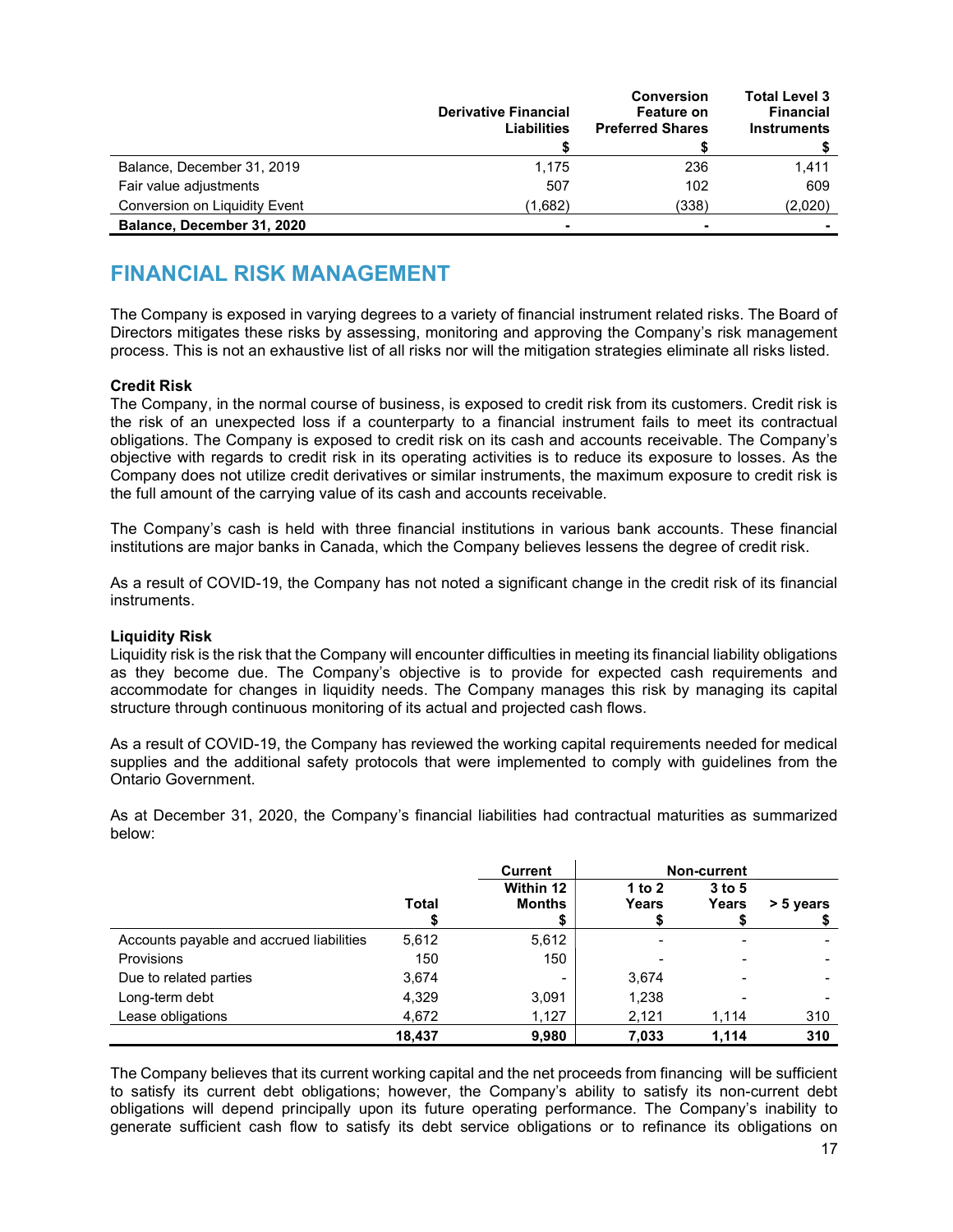commercially reasonable terms could materially adversely impact the Company's business, financial condition or operating results.

#### Interest Rate Risk

Financial instruments that potentially subject the Company to cash flow interest rate risk are those assets and liabilities with a variable interest rate. Only one of the Company's loan facilities included in long-term debt includes a variable interest rate. Accordingly, with respect to the carrying and fair values of interestbearing liabilities, an assumed 25-basis point increase or decrease in interest rates would not have a significant impact on net loss and comprehensive loss.

Financial assets and financial liabilities that bear interest at fixed rates are subject to fair value interest rate risk. The Company's lease obligations and long-term debt are at fixed rates of interest. Those that are noninterest bearing are carried at amortized cost and calculated using discount rates appropriate to the related debt.

The Company's policy is to minimize interest rate cash flow risk exposures on its long-term financing. The Company's loans and borrowings and lease obligations are at fixed interest rates.

# **Litigation**

From time to time, during the ordinary course of business, the Company may be threatened with, or may be named as, a defendant in various legal proceedings including lawsuits. Such proceedings may include, but are not limited to product liability, personal injury, breach of contract, and lost profits or other consequential damage claims. Currently, there are no material ongoing proceedings.

# Off-Balance Sheet Arrangements

The Company does not have any off-balance sheet arrangements.

# Related Party Transactions

# Loans from Related Parties

The following related party balances are outstanding as at:

|                                       | <b>December 31, 2020</b> | December 31, 2019 |  |
|---------------------------------------|--------------------------|-------------------|--|
|                                       |                          |                   |  |
| Due to Bloom Burton & Co. Inc.        | 3,631                    | 3,577             |  |
| Due to Bloom Burton Development Corp. | 43                       | 43                |  |
| Promissory note                       |                          | 606               |  |
|                                       | 3.674                    | 4.226             |  |

The amount due to Bloom Burton & Co. Inc. ("BBCI"), a shareholder of the Company, is non-interest bearing, unsecured, and due on demand. BBCI has agreed not to call the loan prior to December 31, 2021.

The amount due to Bloom Burton Development Corp. ("BBDC"), a shareholder of the Company, is noninterest bearing, unsecured, and due on demand. BBDC has agreed not to call the loan prior to December 31, 2021.

On February 26, 2018, as part of the acquisition of Renaissance Asset Management (London) Inc., a promissory note in the amount of \$650 was issued to the vendors as part of the purchase consideration. The promissory note bore interest at 4% per annum and had a maturity date of February 26, 2020. A partial repayment was made against the promissory note during the year ended December 31, 2019 in the amount of \$80. During the three months ended March 31, 2020, the remaining balance of the promissory note was paid in full.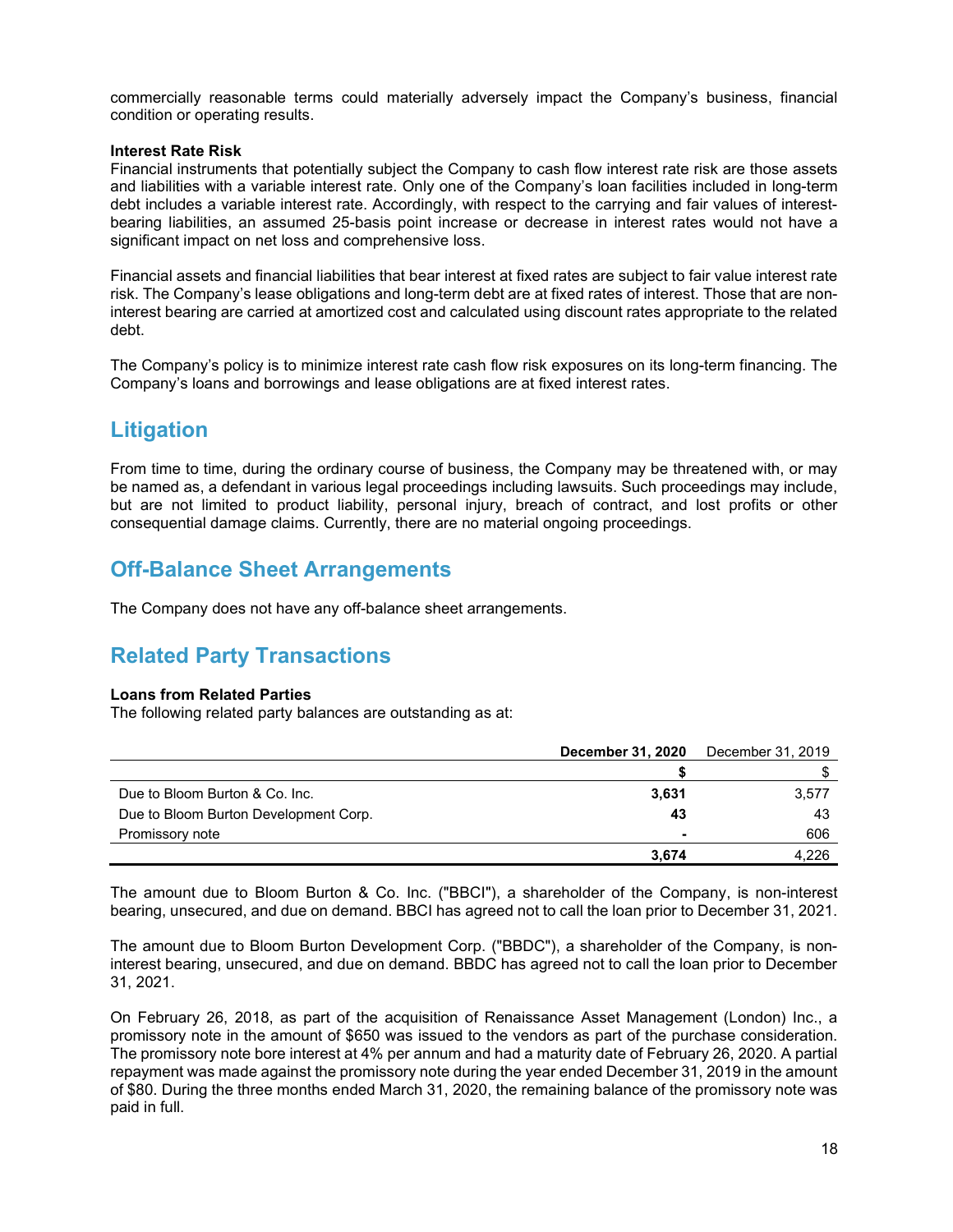# Outstanding Share Data

As at December 31, 2020, the Company had (i) 41,843,446 common shares; (ii) 28,859,903 common share purchase warrants (with strike prices ranging from \$0.0001 to \$2.00 per common share); (iii) 198,175 restricted share units (all unvested); and (iv) 1,921,030 stock options (of which 554,616 have vested), issued and outstanding.

Subsequent to the year ended December 31, 2020, 3,225,000 prepaid warrants with a strike price of \$0.0001 were exercised for common shares. In addition, 1,953,750 warrants with a strike price of \$1.00 expired. The fully diluted number of common shares outstanding at the date hereof is 70,868,804.

In connection with the Qualifying Transaction, the Company issued (on a post-Consolidation basis); (i) 24,633,946 common shares; (ii) 21,136,253 common share purchase warrants; and (iii) 1,075,000 stock options.

On November 13, 2020, the Company closed a bought deal financing. The Company issued a total of 13,340,000 common shares and 6,670,000 common share purchase warrants of the Company. In connection with the bought deal, the underwriters were issued 800,400 broker warrants (See Significant Transactions - Bought Deal Financing).

# Prior Securities of 257

Prior to the completion of the Qualifying Transaction, 257 had 835,000 preferred shares issued and outstanding. Pursuant to the Qualifying Transaction, such preferred shares and all accrued and unpaid dividends thereon were converted into common shares of 257 pursuant to the terms thereof and subsequently exchanged for common shares of the Company. 1,351,796 common shares of the Company (on a post-Consolidation basis) were issued to prior holders of preferred shares of 257 in connection with the Qualifying Transaction.

Prior to the completion of the Qualifying Transaction, 257 had \$4,165 of convertible debentures outstanding. Pursuant to the Qualifying Transaction, the principal sum and all accrued and unpaid interest outstanding of the convertible debentures was converted into common shares of 257 pursuant to the terms thereof and subsequently exchanged for common shares of the Company. 6,724,691 common shares of the Company (on a post-Consolidation basis) were issued to prior holders of convertible debentures of 257 in connection with the Qualifying Transaction.

# Critical Accounting Policies and Estimates

The preparation of the Consolidated Financial Statements in conformity with IFRS requires management to make estimates and assumptions at the date of the Consolidated Financial Statements that affect the reported amounts of assets and liabilities, the disclosure of contingent assets and liabilities and the reported amounts of revenue and expenses during the reporting periods. Management has identified accounting estimates that it believes are most critical to understanding the Consolidated Financial Statements and those that require the application of management's most subjective judgments, often requiring the need to make estimates about the effect of matters that are inherently uncertain and may change in subsequent periods. The Company's actual results could differ from these estimates and such differences could be material. All significant accounting policies are disclosed in Note 4, Adoption of New Accounting Standards and Note 5, Summary of Significant Accounting Policies of the Company's Consolidated Financial Statements for the year ended December 31, 2020.

The Company adopted certain new standards, interpretations, amendments and improvements to existing standards that were issued by the IASB or IFRS Interpretations Committee and are mandatory for fiscal periods beginning on or after January 1, 2020, which did not have a significant impact on the Company's Consolidated Financial Statements for the year ended December 31, 2020.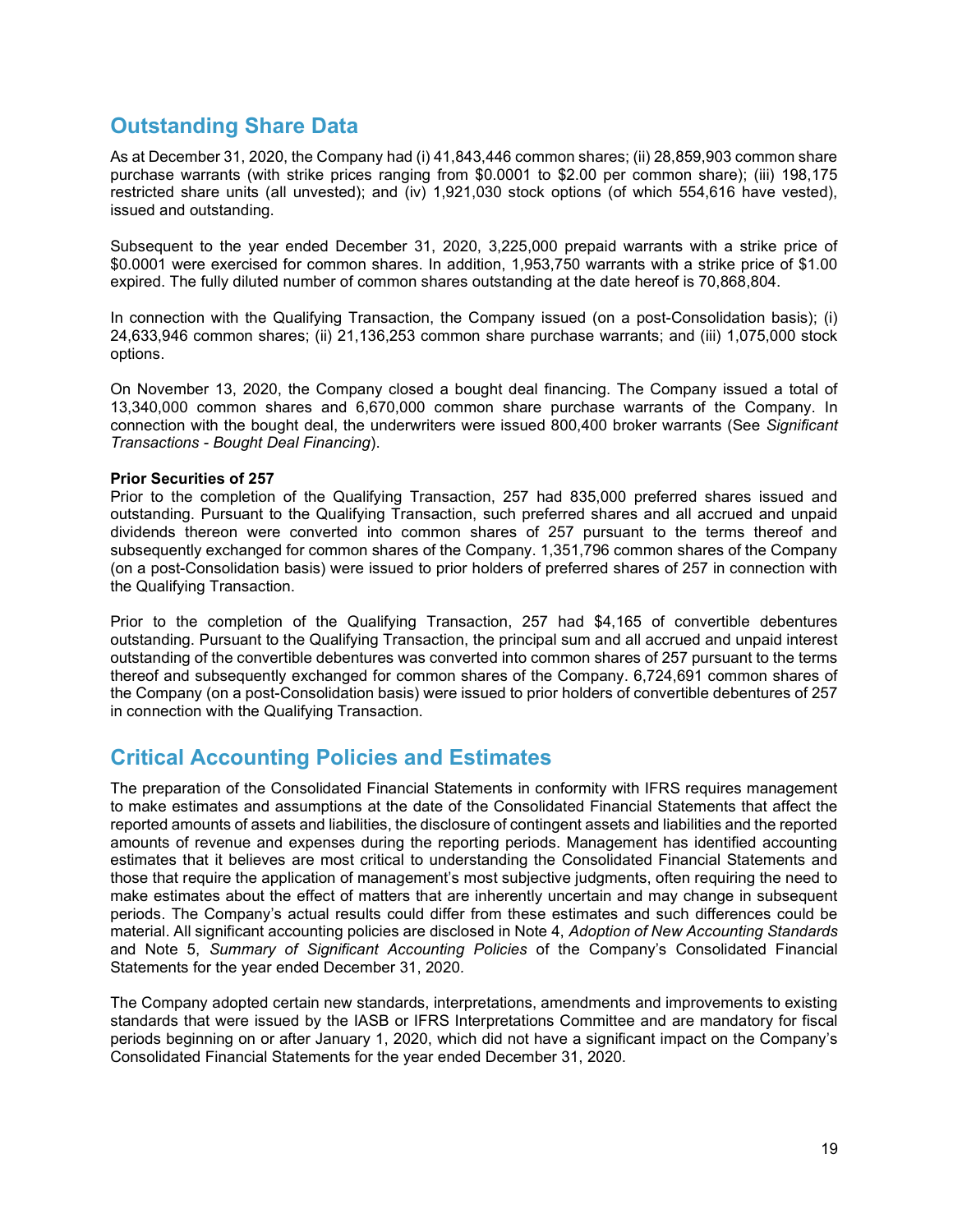# Adoption of Accounting Standards

Certain new standards, interpretations, amendments and improvements to existing standards were issued by the IASB or IFRS Interpretations Committee and adopted in the Company's Consolidated Financial Statements as follows:

# Amendments to IFRS 3: Definition of a Business

In October 2018, the IASB issued amendments to the definition of a business in IFRS 3, Business Combinations ("IFRS 3") to help entities determine whether an acquired set of activities and assets is a business or not. They clarify the minimum requirements for a business, remove the assessment of whether market participants are capable of replacing any missing elements, add guidance to help entities assess whether an acquired process is substantive, narrow the definitions of a business and of outputs, and introduce an optional fair value concentration test. New illustrative examples were provided along with the amendments. Since the amendments apply prospectively to transactions or other events that occur on or after the date of first application, the Company was not affected by these amendments on the date of transition.

# Amendments to IAS 1 and IAS 8: Definition of Material

In October 2018, the IASB issued amendments to IAS 1, Presentation of Financial Statements and IAS 8, Accounting Policies, Changes in Accounting Estimates and Errors to align the definition of "material" across the standards and to clarify certain aspects of the definition. The new definition states that, "Information is material if omitting, misstating or obscuring it could reasonably be expected to influence decisions that the primary users of general purpose financial statements make on the basis of those financial statements, which provide financial information about a specific reporting entity." The amendments to the definition of material did not have a significant impact on these Consolidated Financial Statements.

# Risk Factors

The Company is exposed to a variety of known and unknown risks in the pursuit of its strategic objectives. The impact of any risk may adversely affect, among other things, the Company's business, reputation, financial condition, results of operations and cash flows, which may affect the market price of its securities.

The Company attempts to mitigate its strategic risks to an acceptable level through a variety of policies, systems and processes. A summary of certain significant risks that are reasonably likely to affect the financial performance of the Company is set forth above under the heading entitled "Financial Risk Management" and below as it pertains to the business and industry of the Company. For a comprehensive discussion of the risks and uncertainties that could have an effect on the business and operations of the Company, investors are urged to review the AIF, a copy of which is available under the Company's profile on SEDAR at www.sedar.com.

An investment in the common shares is speculative and involves a high degree of risk due to the nature of the Company's business. It is recommended that investors consult with their own professional advisors before investing in the common shares.

# Risk Factors relating to the Company's Business and Industry

# Governmental regulation and funding, permits and licenses

Government regulations and funding play a key role in the Canadian healthcare sector. Any alleged failure by the Company to comply with applicable laws and regulations may lead to the imposition of fines and penalties or the denial, revocation or delay in the renewal of permits and licenses issued by governmental authorities. Furthermore, government policy related to healthcare spending can change and decisions can be made regarding funding that are largely beyond the Company's control. Any change in governmental regulation, delisting of services, and licensing requirements relating to healthcare services could adversely affect the Company's financial condition and results of operations. In addition, complying with changes in government regulations could require significant investments or could result in increased costs for the Company. The Company may also be subject to audits, fines, or other penalties in the event of non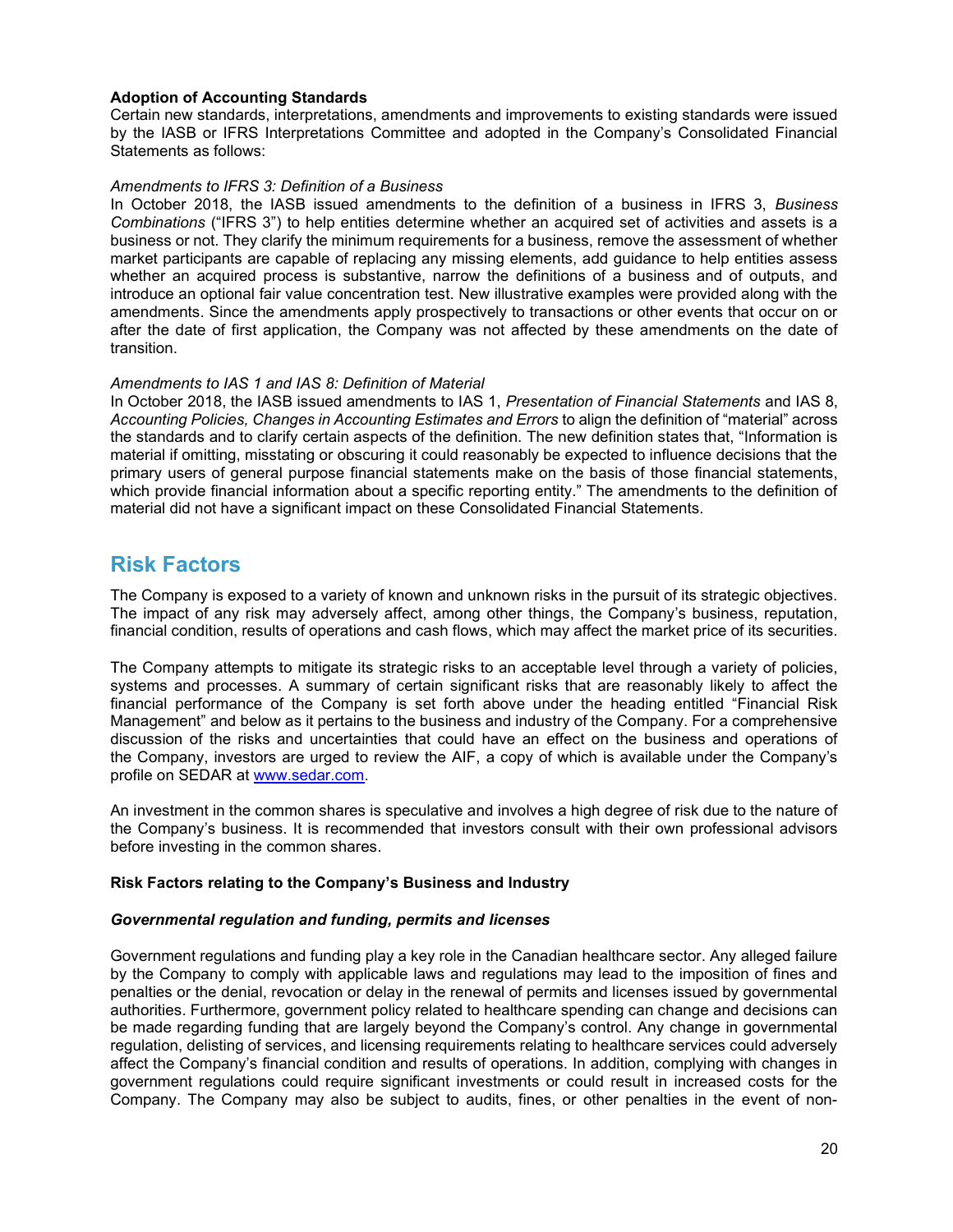compliance with regulations, either existing or proposed. Non-compliance could also adversely affect the reputation, operations or financial performance of the Company.

# Geographic concentration

All of the Company's clinics are located in Canada, specifically in the Province of Ontario and the Province of Alberta. As a result, the Company's performance will be particularly sensitive to economic, political and regulatory changes in Canada, generally, and in the Province of Ontario and the Province of Alberta, specifically. Adverse changes in the economic condition, political or regulatory environment in Canada, generally, and in the Province of Ontario and the Province of Alberta, specifically may have a material adverse effect on the Company's business, financial position, results of operations or cash flows.

# Reliance on healthcare professionals

Physicians and other healthcare professionals provide essential services to the Company. An interruption, either temporary or permanent, in services provided by physicians and other healthcare professionals to the Company or its patients could have a material adverse effect on the Company's business, financial position, results of operations or cash flows. In addition, the Company's growth initiatives heavily rely on securing the services of additional physicians and other healthcare professionals. There are periodic shortages of certain medical physicians in Canada and this may affect the Company's ability to secure the services of additional physicians and other healthcare practitioners in order to successfully execute the Company's growth initiatives.

As of December 31, 2020, approximately 65 employees are represented by a union covered by a collective bargaining agreement, which is currently being renegotiated. While the Corporation maintains a positive relationship with its respective union, the renegotiations of the collective bargaining agreement could result in work disruption including work stoppages or work slowdowns. Should a work stoppage occur, it could interrupt the Corporation's operations at the impacted clinics which in turn could adversely effect on the Corporation's business, financial position, results of operations or cash flows.

# Epidemic or pandemic outbreaks – COVID-19 pandemic

In March 2020, the World Health Organization declared COVID-19 a global pandemic. This contagious disease outbreak, which has continued to spread, and any related adverse public health developments, have adversely affected workforces, economies, and financial markets globally, potentially leading to an economic downturn.

The ongoing COVID-19 pandemic has had, and could continue to have, a negative impact on the Company's financial condition, results of operations, and cash flows. As of the date of this MD&A, the COVID-19 pandemic and the measures imposed by the governments in response thereto has increased the cost of personal protective equipment used by healthcare professionals in the Company's clinics; increased the Company's labour costs as a result of complying with COVID-19-related government regulations and public health guidelines; reduced the Company's existing patient appointments visits for those patients in quarantine or who are immunocompromised; reduced new patient consults that supports future revenue and growth; and restricted the Company's ability to offer some programs that are part of patient therapy.

The risk of resurgence of cases or variant strains of COVID-19 remains high and the timing and delay in vaccine rollouts remain uncertain. The extent to which such events impact the Company's business, financial condition and results of operations will depend on future developments, which are highly uncertain and cannot be predicted with any degree of confidence. Such events have had and could continue to have an adverse effect on the Company's business, financial condition and results of operations. Even after the COVID-19 pandemic has subsided, the Company may continue to experience materially adverse impacts to its business as a result of the pandemic's global economic impact, and amplify various risks set forth herein.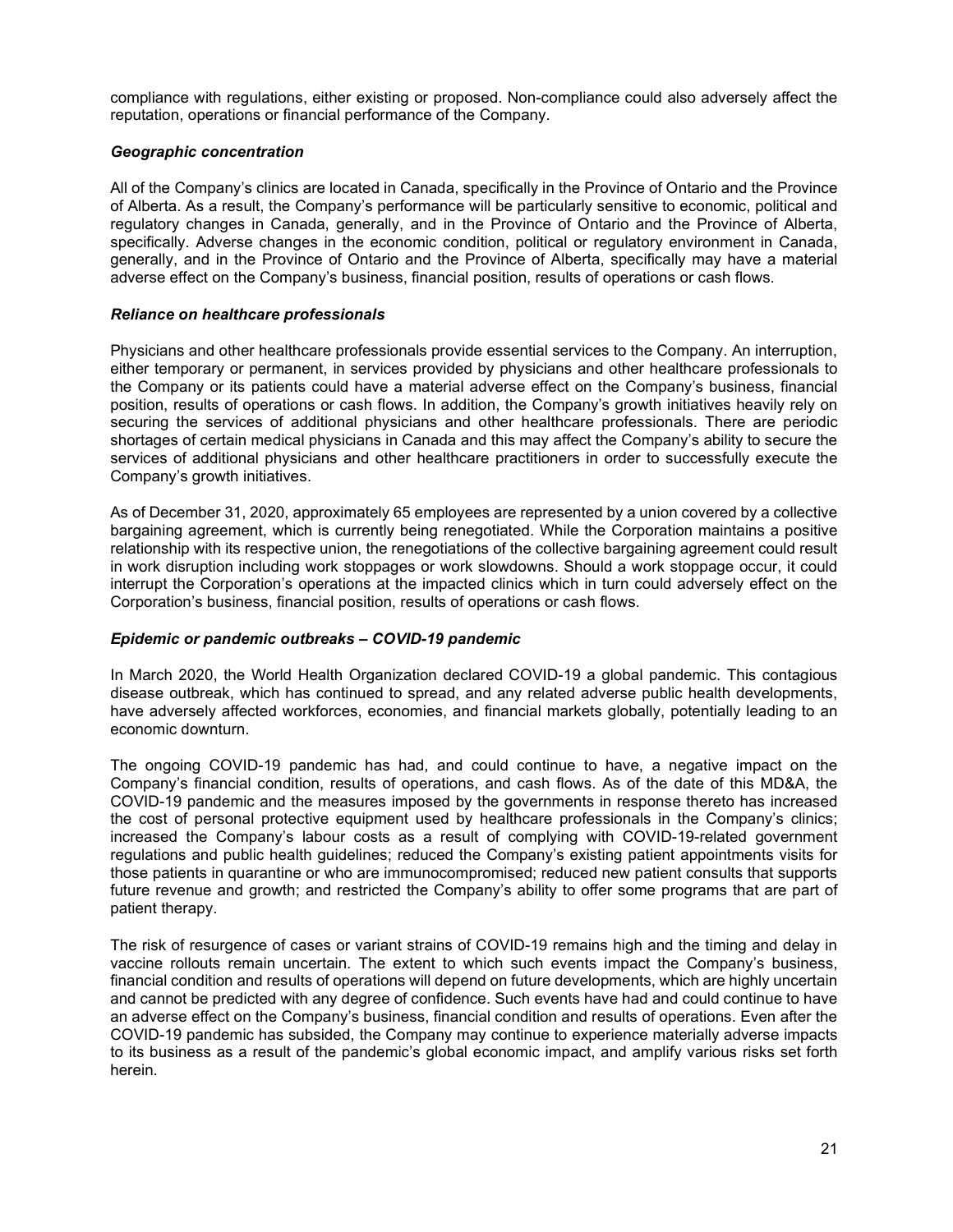# Information technology

The Company will rely on the continued and uninterrupted performance of its information technology systems in order to transmit and store sensitive and confidential data, including personal health information. Sustained system failures or interruptions could disrupt the Company's ability to operate effectively, which in turn could adversely affect its business, results of operations and financial condition.

The Company's computer systems may be vulnerable to damage from a variety of sources, including physical or cyber-attacks, computer viruses and similar disruptive problems. There can be no assurance that the Company's controls will be adequate to safeguard against unanticipated problems leading to unauthorized access, use, or disclosure of sensitive information, corruption or destruction of data, or operational disruption.

In addition, the jurisdictions in which the Company operates have adopted breach of privacy and data security laws or regulations that require notification to consumers if the security of their personal information is breached, among other requirements. Governmental focus on data security may lead to additional legislative action, and the increased emphasis on information security may lead patients to request that the Company take additional measures to enhance security or restrict the manner in which the Company collects and uses patient information. As a result, the Company may have to modify its business systems and practices with the goal of further improving data security, which would result in increased expenditures and operating complexity.

A compromise of the Company's information technology systems or confidential information, or that of the Company's patients and third parties with whom the Company interacts, may result in negative consequences, including the inability to continue providing services to patients and customers, damage to the Company's reputation, potential liability under privacy, security, consumer protection or other applicable laws, regulatory penalties and additional regulatory scrutiny, any of which could have a material adverse effect on the Company's business, financial position, results of operations or cash flows for which the Company's insurance policies may not provide adequate compensation. In addition, evolving cyber threats may require significant investments by the Company or could result in increased costs for the Company.

# **Competition**

The Company operates in competitive markets that can change rapidly and are highly impacted by the actions of other market participants. Aside from government regulations, licensing requirements, and relationships the Company has built up with healthcare providers, insurance companies, employers, and patients, there is little to prevent the entrance of new competitors providing similar services to those that are provided by the Company and its subsidiaries. There can be no assurance that the Company will be able to compete effectively for referrals from healthcare providers or insurance companies if better capitalized or more experienced competitors enter the Company's markets. In addition, new competitors could make it difficult for the Company to recruit new healthcare providers.

# Reliance on key personnel

The Company is highly dependent upon its executive officers and key personnel. The unexpected loss of the services of any of these individuals could have a detrimental effect on the Company. There is no guarantee that the Company will retain members of its management team, and if the Company were to lose a member of its management team unexpectedly, its business, prospects, financial condition and results of operations may be adversely affected.

# Confidentiality of personal and health information

Employees of the Company and its subsidiaries, in the course of their duties, will have access to personal health information and, specifically, medical histories of patients or claimants of clients of the Company and its subsidiaries. There can be no assurance that the Company's policies, procedures and systems will be adequate to address privacy legislation or the privacy concerns of existing and future patients or clients. The Company could be liable for damages, fines, penalties, or reputational damage in the event of a privacy breach or if a patient or client's privacy is violated.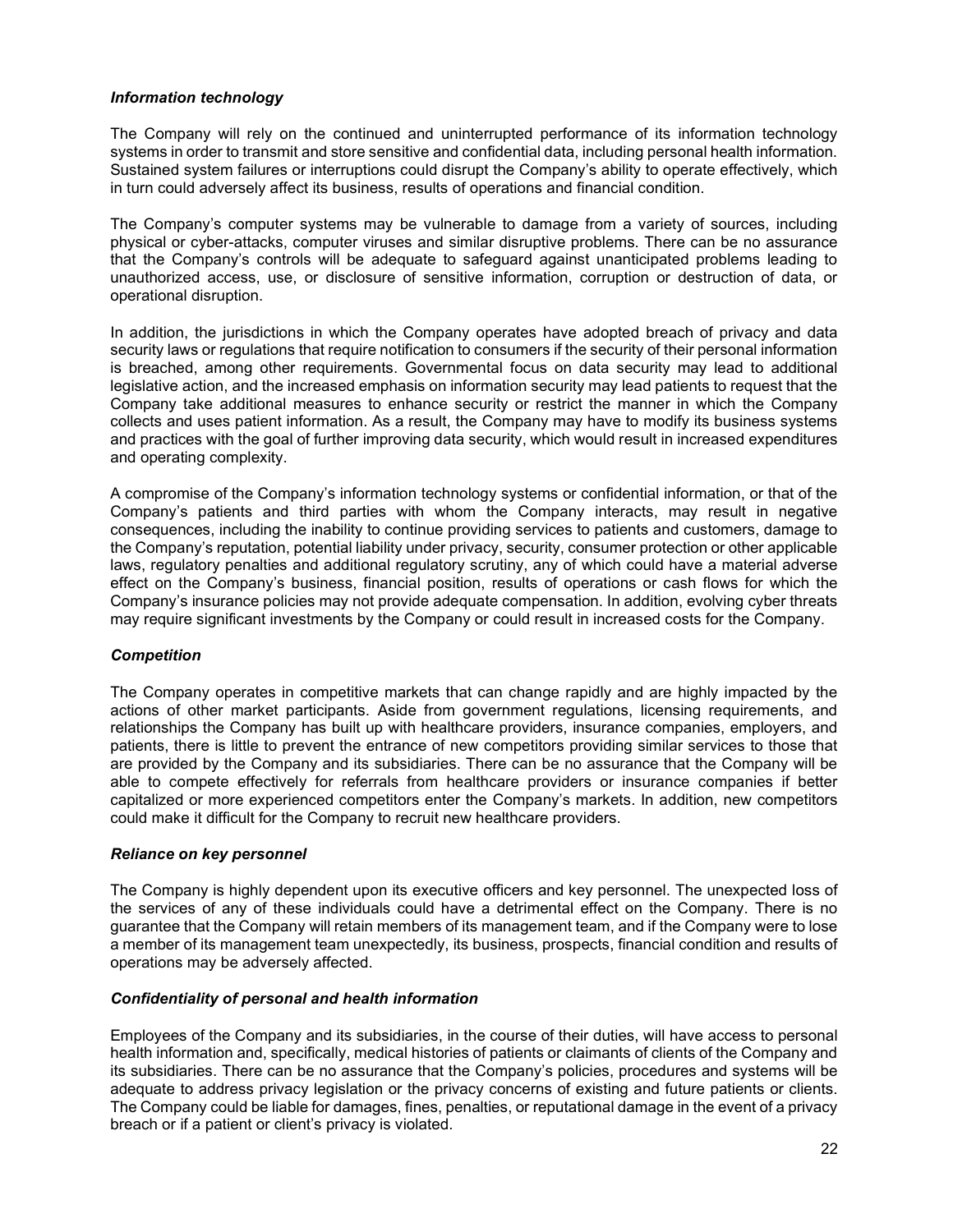# The regulatory framework in which the Company operates is constantly evolving

Healthcare laws and regulations are constantly evolving and could change significantly in the future. The Company closely monitors these developments and will modify its operations from time to time as the regulatory environment requires. There can be no assurances, however, that the Company will always be able to adapt its operations to address new law or regulations or that new laws or regulations will not adversely affect the Company's business. In addition, although the Company believes that it is operating materially in compliance with applicable federal and provincial laws and regulations, neither the Company's current or anticipated business operations nor the operations of the Company's contracted physician practices have been the subject of judicial or regulatory interpretation. The Company cannot assure investors that a review of the Company's business by courts or regulatory authorities will not result in a determination that could materially adversely affect the Company's operations or that the healthcare regulatory environment will not change in a way that materially restricts the Company's operations. Furthermore, governments, government agencies and industry self-regulatory bodies in the Canada may, from time to time, adopt statutes, regulations and rulings that directly or indirectly affect the activities of the Company. These regulations could adversely impact on our ability to execute the Company's business strategy and generate revenues as planned.

# Internal controls

Effective internal controls are necessary for the Company to provide reliable financial reports and to help prevent fraud. Although the Company will undertake a number of procedures and will implement a number of safeguards, in each case, in order to help ensure the reliability of its financial reports, including those imposed on the Company under applicable securities laws, the Company cannot be certain that such measures will ensure that the Company will maintain adequate control over financial processes and reporting. Failure to implement required new or improved controls, or difficulties encountered in their implementation, could harm the Company's results of operations or cause it to fail to meet its reporting obligations. If the Company or its auditors discover a significant deficiency, the disclosure of that fact, even if quickly remedied, could reduce the market's confidence in the Company's consolidated financial statements and materially adversely affect the trading price of the common shares.

# Restrictions imposed by the RBC loan facilities

The RBC loan facilities imposes certain significant operating and financial restrictions on the Company. These RBC loan facilities includes various restrictive covenants relating to future acquisitions, indebtedness, operations, investments, capital expenditures and other standard operating business covenants, which significantly limit the ability of certain of the Company's material operating subsidiaries.

These restrictions could limit the Company's ability to capitalize on attractive growth opportunities for its business or otherwise engage in activities that may be in the Company's long-term best interests that are currently unforeseeable, particularly if the Company is unable to secure financing or make investments to take advantage of such opportunities.

The failure of the Company to comply with these covenants could result in an event of default that, if not cured or waived, could result in the acceleration of substantially all amounts outstanding under the RBC loan facilities. The Company may not have sufficient working capital to satisfy such debt obligations in the event of an acceleration of the RBC loan facilities which accounts for a significant portion of the Company's outstanding indebtedness. The RBC loan facilities are secured by all of the assets of the Company.

# Risks of future legal proceedings

The Company may, from time to time, be subject to litigation claims in the ordinary course of its business. In particular, the Company can be subject to claims relating to actions of medical personnel performing services at the Company's clinics. Litigation is inherently costly and unpredictable, making it difficult to accurately estimate the outcome, among other matters. Any litigation could result in substantial costs and diversion of resources and could have a material adverse effect on the Company's business, financial conditions and results of operations.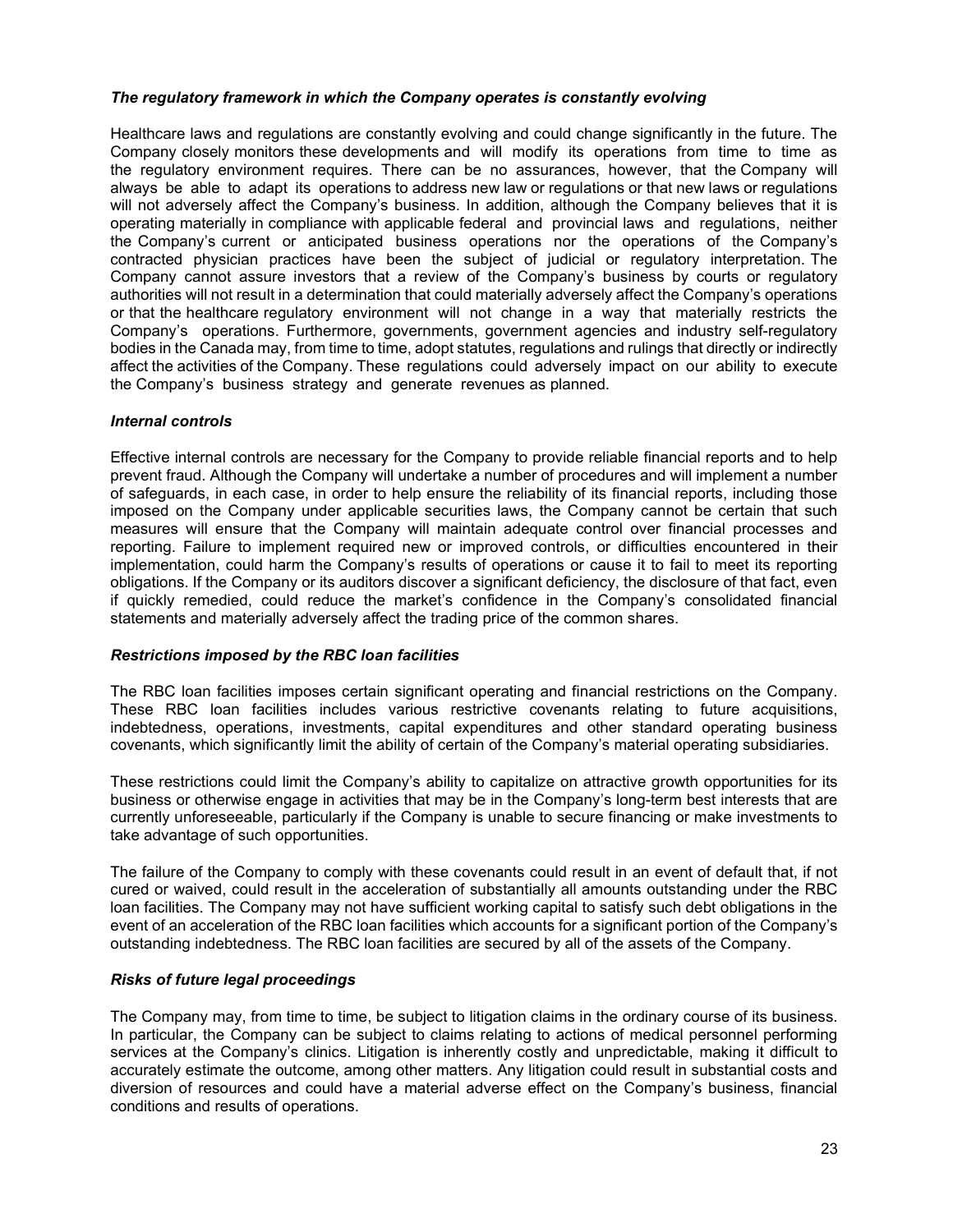### The Company may be subject to additional taxes, which could affect the Company's operating results

The Company and its subsidiaries file all required income tax returns and is of the view that it is in material compliance with all applicable tax laws. However, such tax returns are subject to reassessment by the applicable jurisdictional tax authorities and the Company has been subject to such reassessments from time to time. In the event of a reassessment of the Company's tax returns, such reassessment may have an impact on current and future taxes payable.

Legislative changes may also have an adverse impact on the Company's operations and performance. Changes in tax related laws and regulations, and interpretations thereof, can affect tax burdens by increasing tax rates and fees, creating new taxes, limiting tax deductions, and eliminating tax-based incentives. In addition, jurisdictional tax authorities or courts may interpret tax regulations differently than the Company does, which could result in tax litigation and additional costs and penalties. Such legislative changes may have an adverse impact on the Company's business, financial condition and results from operations.

# Risks Related to the Common Shares

### The common shares will be subject to various factors that may make the price of the common shares volatile

The market price of the common shares could fluctuate significantly, in which case it may not be possible to re-sell the common shares at or above the price of the common shares today. The market price of the common shares may fluctuate based on a number factors in addition to those set out elsewhere herein, including: (i) the COVID-19 pandemic; (ii) the Company's operating performance and the performance of the competitors and other similar companies; (iii) the public's reaction to the Company's news releases, other public announcements and the Company's filings with the various securities regulatory authorities; (iv) changes in earnings estimates or recommendations by research analysts who track the common shares or the securities of other companies in the industry that the Company operates; (v) changes in the general economic conditions and the overall condition of the financial markets; (vi) the arrival or departure of key personnel; and (vii) acquisition, strategic alliances or joint ventures involving the Company or its competitors.

In addition, the market price of the common shares will be affected by many variables not directly related to the Company's success and not within the Company's control, including developments that affect the healthcare industry as a whole, the breadth of the public market for the common shares, and the attractiveness of alternative investments. In addition, securities markets have experienced an extreme level of price and volume volatility, and the market price of securities of many companies has experienced wide fluctuations which have not necessarily been related to the operating performance, underlying asset values or prospects of such companies. As a result of these and other factors, the price of the common shares may be volatile in the future and may decline below the price of the common shares today. Accordingly, investors may not be able to sell the common shares at or above the price of the common shares today.

# **Liquidity**

The price of the common shares may fluctuate in response to a number of events and factors, including but not limited to: the Company's financial condition, financial performance and future prospects; public announcements and the Company's filings with the various securities regulatory authorities and changes in general market and economic conditions. There can be no assurance that an active and liquid market will be developed for the common shares, and if developed, it may not be sustained, and an investor may find it difficult to resell any securities of the Company.

# Any future profits will likely be used for the continued growth of the business and products and will not be used to pay dividends on the issued and outstanding common shares

The Company will not pay dividends on the issued and outstanding common shares in the foreseeable future. If the Company generates any future earnings such cash resources will be retained to finance further